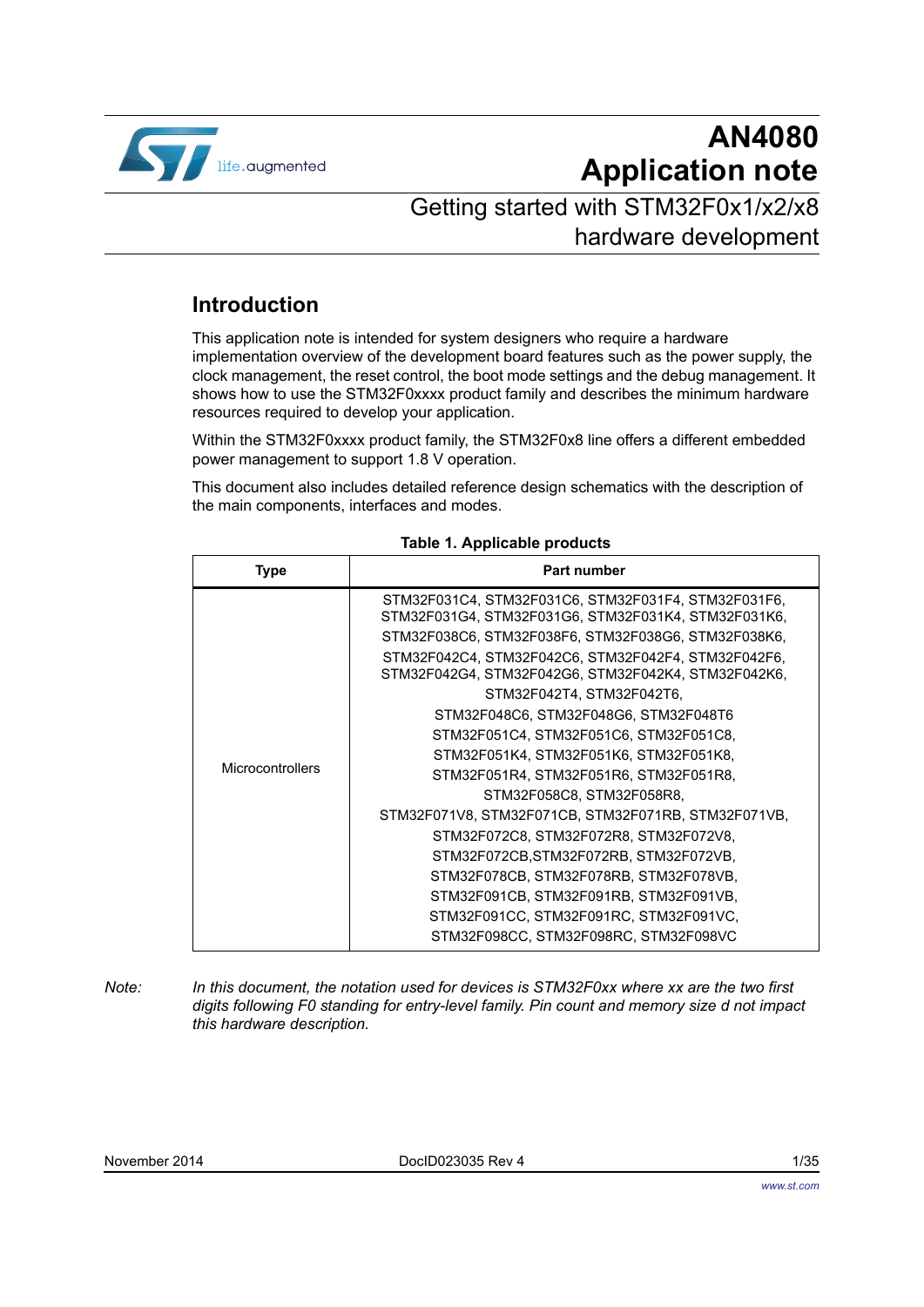# **Contents**

|              | Power supplies and reset sources of the                           |  |  |  |  |  |
|--------------|-------------------------------------------------------------------|--|--|--|--|--|
| 1.1          |                                                                   |  |  |  |  |  |
| 1.1.1        |                                                                   |  |  |  |  |  |
| 1.1.2        |                                                                   |  |  |  |  |  |
| 1.1.3        |                                                                   |  |  |  |  |  |
| 1.2          |                                                                   |  |  |  |  |  |
| 1.2.1        | Power-on reset (POR) / power-down reset (PDR) of the STM32F0x1/x2 |  |  |  |  |  |
| 1.2.2        | External power-on reset and power-down reset (NPOR) of the        |  |  |  |  |  |
| 1.2.3        |                                                                   |  |  |  |  |  |
| 1.2.4        | Programmable voltage detector (PVD) of the STM32F0x1/x2           |  |  |  |  |  |
| $\mathbf{2}$ |                                                                   |  |  |  |  |  |
| 2.1          |                                                                   |  |  |  |  |  |
| 2.2          |                                                                   |  |  |  |  |  |
| 2.3          |                                                                   |  |  |  |  |  |
| 2.4          |                                                                   |  |  |  |  |  |
| 2.5          |                                                                   |  |  |  |  |  |
| 2.6          |                                                                   |  |  |  |  |  |
| 2.6.1        |                                                                   |  |  |  |  |  |
| 2.6.2        |                                                                   |  |  |  |  |  |
|              |                                                                   |  |  |  |  |  |
| 2.7          |                                                                   |  |  |  |  |  |
| 3            | 20                                                                |  |  |  |  |  |
| 4            |                                                                   |  |  |  |  |  |
| 4.1          |                                                                   |  |  |  |  |  |
| 4.2          |                                                                   |  |  |  |  |  |
| 4.3          |                                                                   |  |  |  |  |  |
| 4.3.1        |                                                                   |  |  |  |  |  |

2/[35](#page-34-0) DocID023035 Rev 4

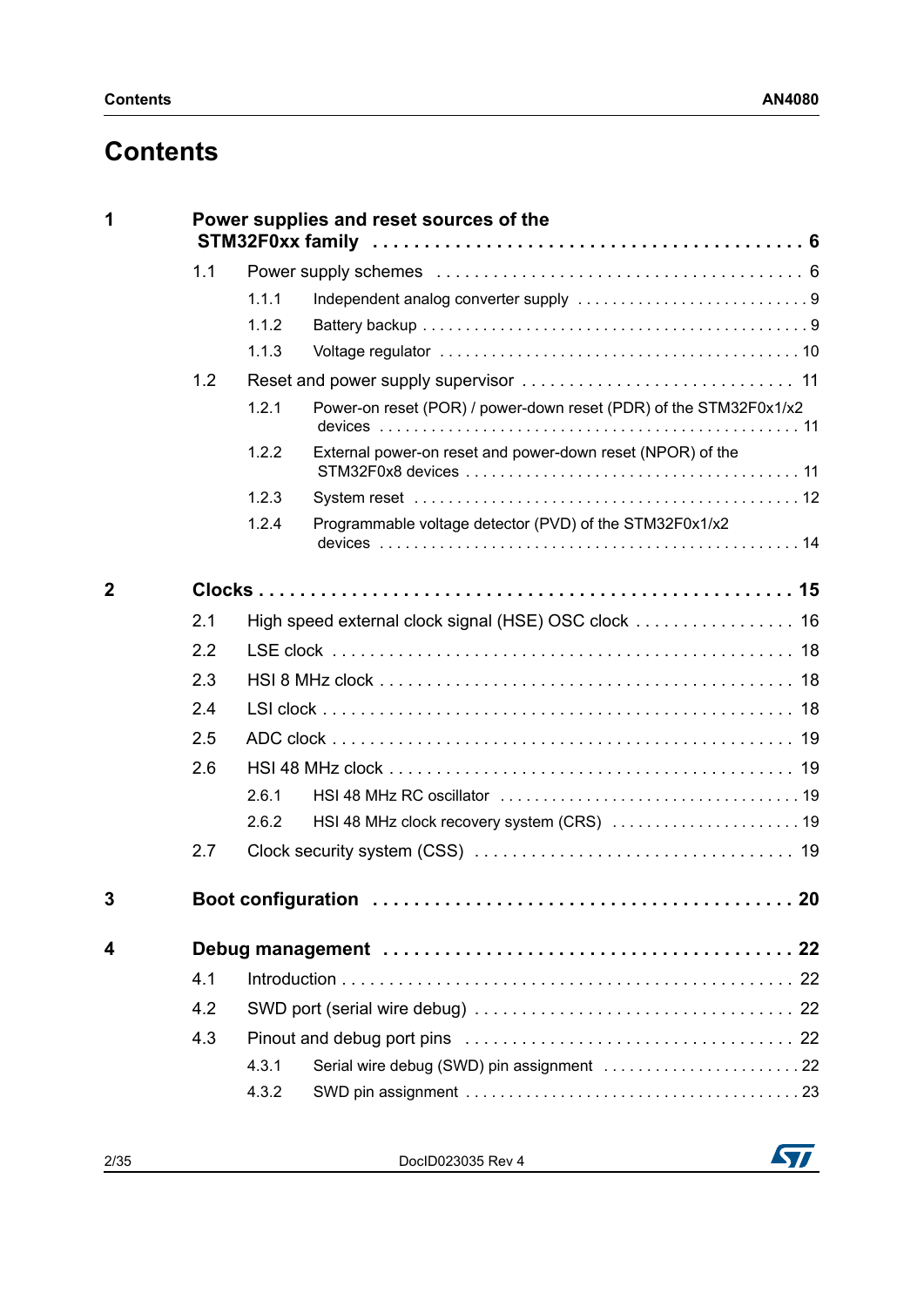|                |     | 4.3.3 |                                                     |    |
|----------------|-----|-------|-----------------------------------------------------|----|
|                |     | 4.3.4 | SWD port connection with standard SWD connector  23 |    |
| 5              |     |       |                                                     |    |
|                | 5.1 |       |                                                     |    |
|                | 5.2 |       |                                                     |    |
|                | 5.3 |       |                                                     |    |
|                | 5.4 |       |                                                     |    |
|                | 5.5 |       |                                                     |    |
|                | 5.6 |       |                                                     |    |
| 6              |     |       |                                                     |    |
|                | 6.1 |       |                                                     |    |
|                |     | 6.1.1 |                                                     |    |
|                |     | 6.1.2 |                                                     |    |
|                |     | 6.1.3 |                                                     |    |
|                |     | 6.1.4 |                                                     |    |
|                |     | 6.1.5 |                                                     |    |
|                |     | 6.1.6 |                                                     |    |
|                |     | 6.1.7 |                                                     |    |
|                | 6.2 |       |                                                     |    |
| $\overline{7}$ |     |       | Hardware migration from STM32F1 to STM32F0          | 32 |
| 8              |     |       |                                                     |    |

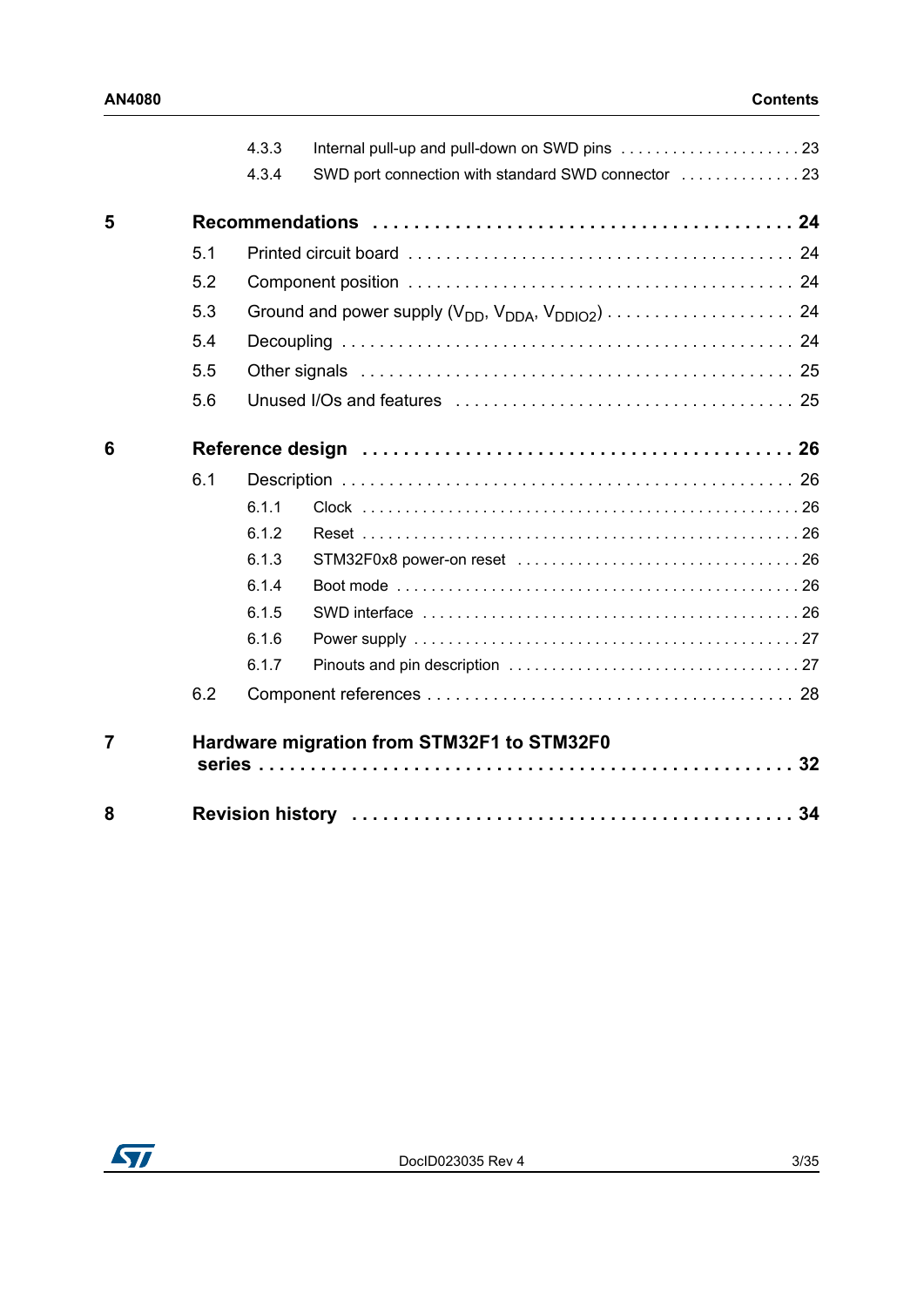# **List of tables**

| Table 1.  |                                                              |  |
|-----------|--------------------------------------------------------------|--|
| Table 2.  |                                                              |  |
| Table 3.  |                                                              |  |
| Table 4.  |                                                              |  |
| Table 5.  |                                                              |  |
| Table 6.  |                                                              |  |
| Table 7.  | STM32F1 series and STM32F03x/5x device pinout differences 32 |  |
| Table 8.  | STM32F1 series and STM32F04x device pinout differences32     |  |
| Table 9.  | STM32F1 series and STM32F07x device pinout differences32     |  |
| Table 10. | STM32F1 series and STM32F09x device pinout differences33     |  |
| Table 11. |                                                              |  |

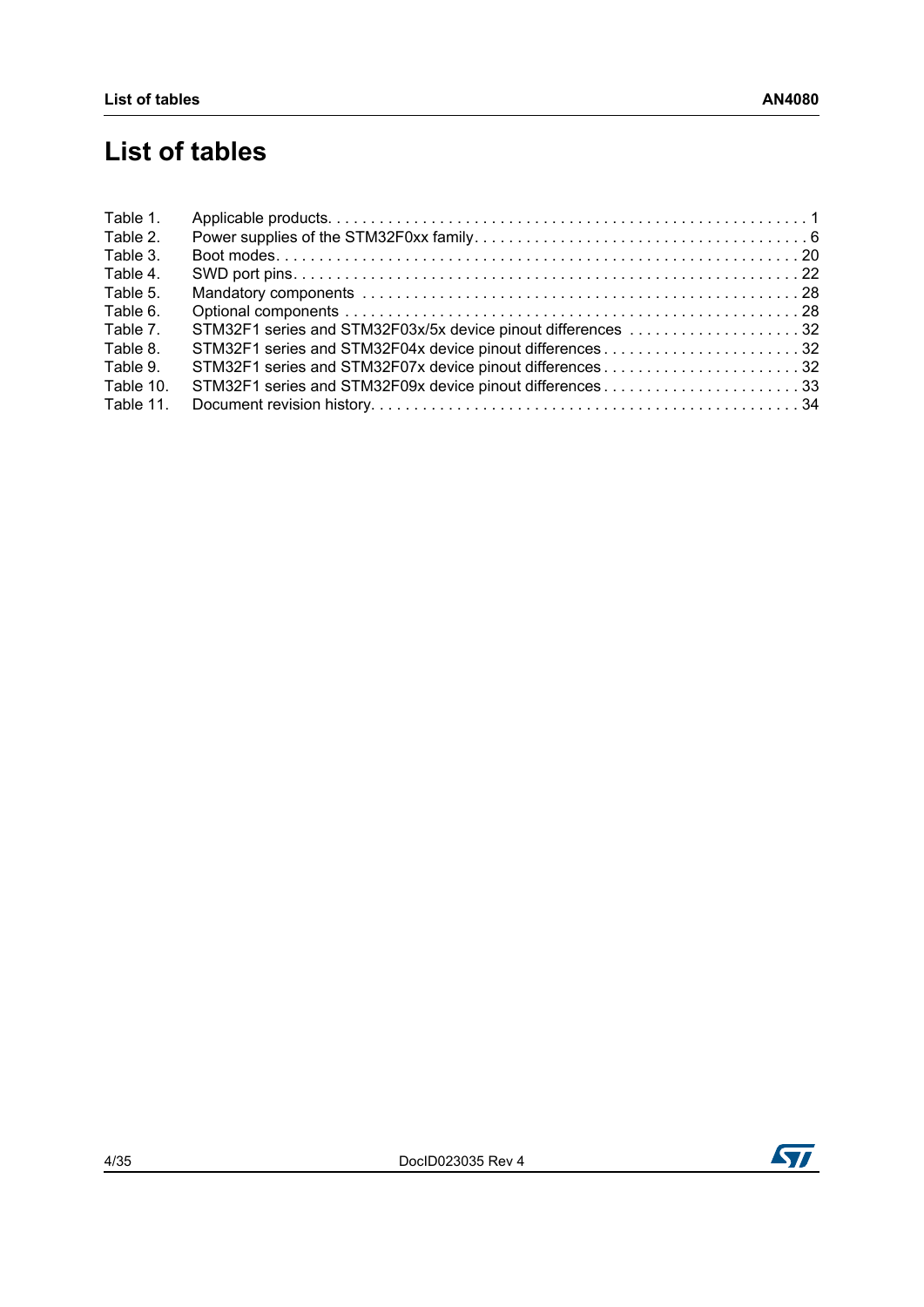# **List of figures**

| Figure 1.  |  |
|------------|--|
| Figure 2.  |  |
| Figure 3.  |  |
| Figure 4.  |  |
| Figure 5.  |  |
| Figure 6.  |  |
| Figure 7.  |  |
| Figure 8.  |  |
| Figure 9.  |  |
| Figure 10. |  |
| Figure 11. |  |
| Figure 12. |  |
| Figure 13. |  |
|            |  |

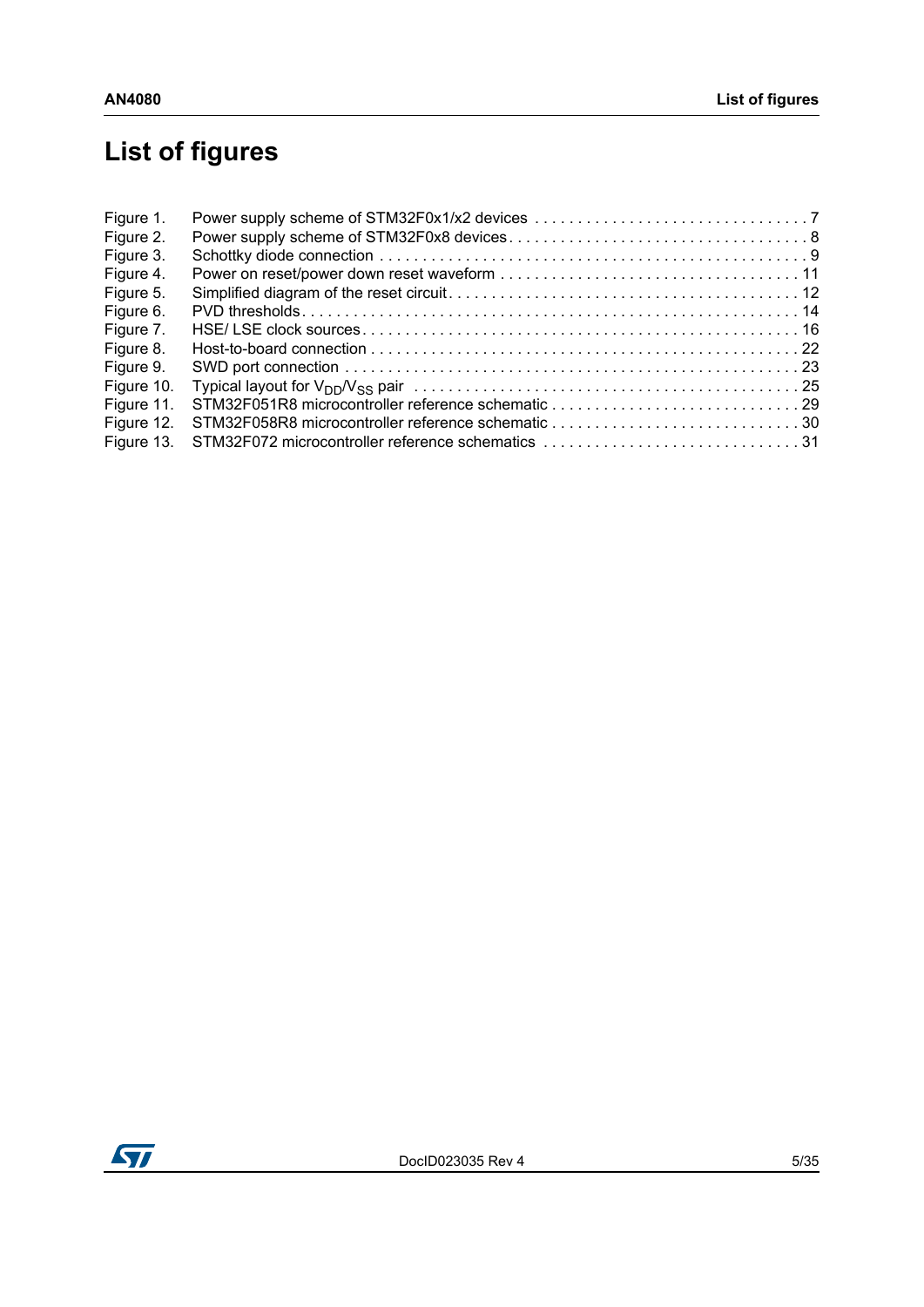## <span id="page-5-0"></span>**1 Power supplies and reset sources of the STM32F0xx family**

## <span id="page-5-1"></span>**1.1 Power supply schemes**

The STM32F0xx family features different products with various supply schemes. It includes an internal regulator in order to have an internal 1.8 V supply for the core and digital logic. On STM32F0x8 line, the voltage regulator is bypassed, therefore the 1.8 V power supply must be provided to the chip by an external regulator.

There is a variety of power supply schemes:

- $V_{DD}$ : external power supply for I/Os and the 1.8 V domain. Provided externally through  $V_{DD}$  pins.
- $V<sub>DDA</sub>$ : external analog power supply for ADC/DAC, Reset blocks, HSI, HSI14, HSI48, LSI and PLL (minimum voltage to be applied to  $V_{DDA}$  is 2.4 V when the ADC or DAC are used).

The  $V_{DDA}$  voltage level must always be greater than or equal to the  $V_{DD}$  voltage level and must be provided first.

- $V_{DDIO2}$ : external power supply for some dedicated IOs that is provided externally through the VDDIO2 pin. The  $V_{DDIO2}$  voltage level is fully independent from  $V_{DD}$  or  $V_{DDA}$ , but it must not be provided without a valid supply on  $V_{DD}$ . Refer to the dedicated device datasheet to find the concerned list of I/Os.
- $V_{BAT}$ : power supply for RTC, LSE 32 kHz oscillator and backup registers (through power switch) when  $V_{DD}$  is not present.

<span id="page-5-2"></span>

|                            | <b>Product family</b>            |           |           |  |  |
|----------------------------|----------------------------------|-----------|-----------|--|--|
| Power supply               | STM32F0x1                        | STM32F0x2 | STM32F0x8 |  |  |
| V <sub>DD</sub>            | $1.8 V + - 8 \%$<br>2.0 to 3.6 V |           |           |  |  |
| V <sub>DDA</sub>           | $V_{DD}$ to 3.6 V                |           |           |  |  |
| $V_{DDIO2}$ <sup>(1)</sup> | 1.65 to 3.6 V                    |           |           |  |  |
| $\rm V_{BAT}$              | 1.65 to 3.6 V                    |           |           |  |  |

#### **Table 2. Power supplies of the STM32F0xx family**

1.  $V_{DDIO2}$  power supply is not available on all parts, refer to the dedicated device datasheet to check if it is available.

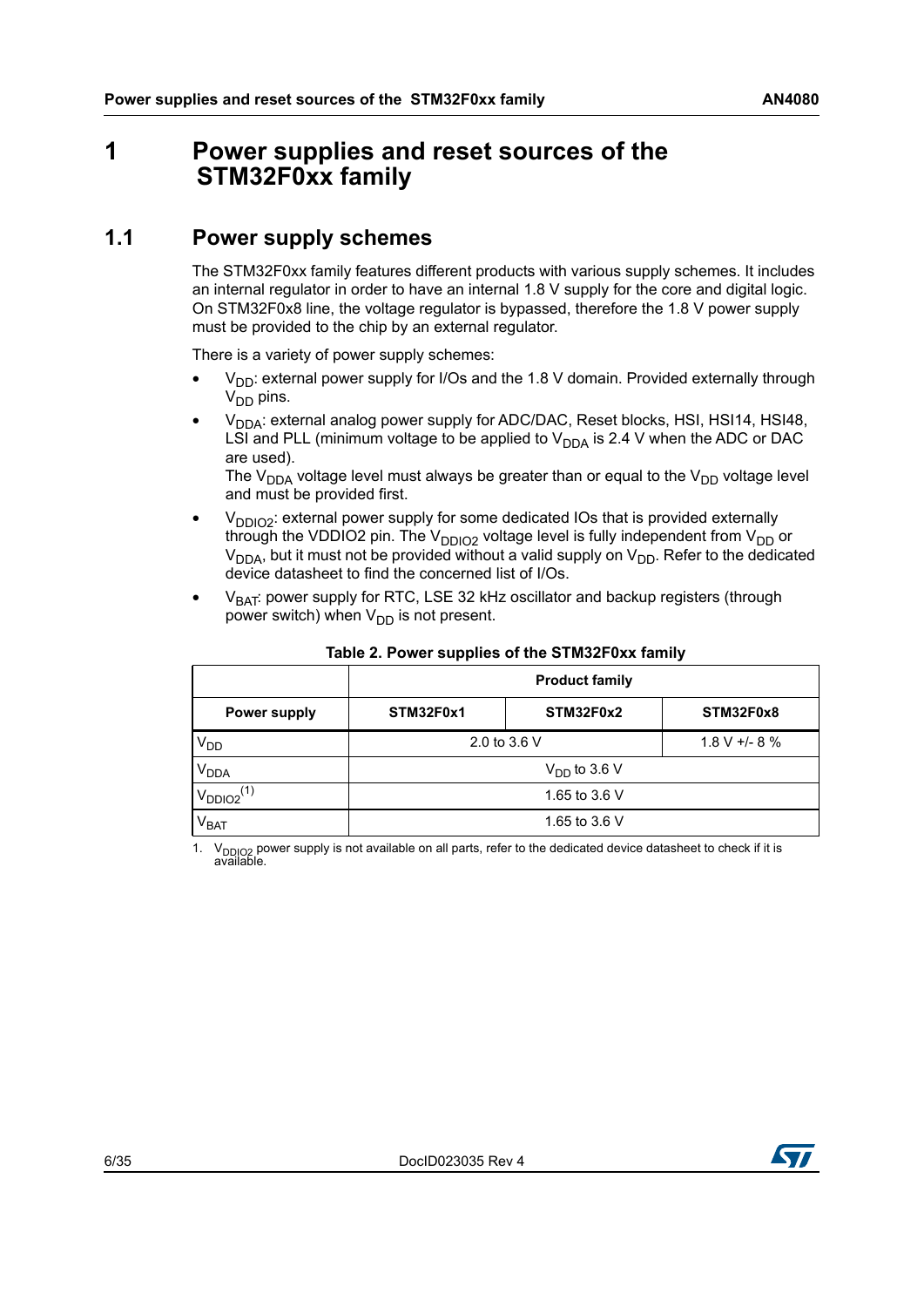<span id="page-6-0"></span>

**Figure 1. Power supply scheme of STM32F0x1/x2 devices**

1. Refer to the specific device datasheet to know which pins are supplied by  $V_{DD}$  or by  $V_{DDIO2}$ .

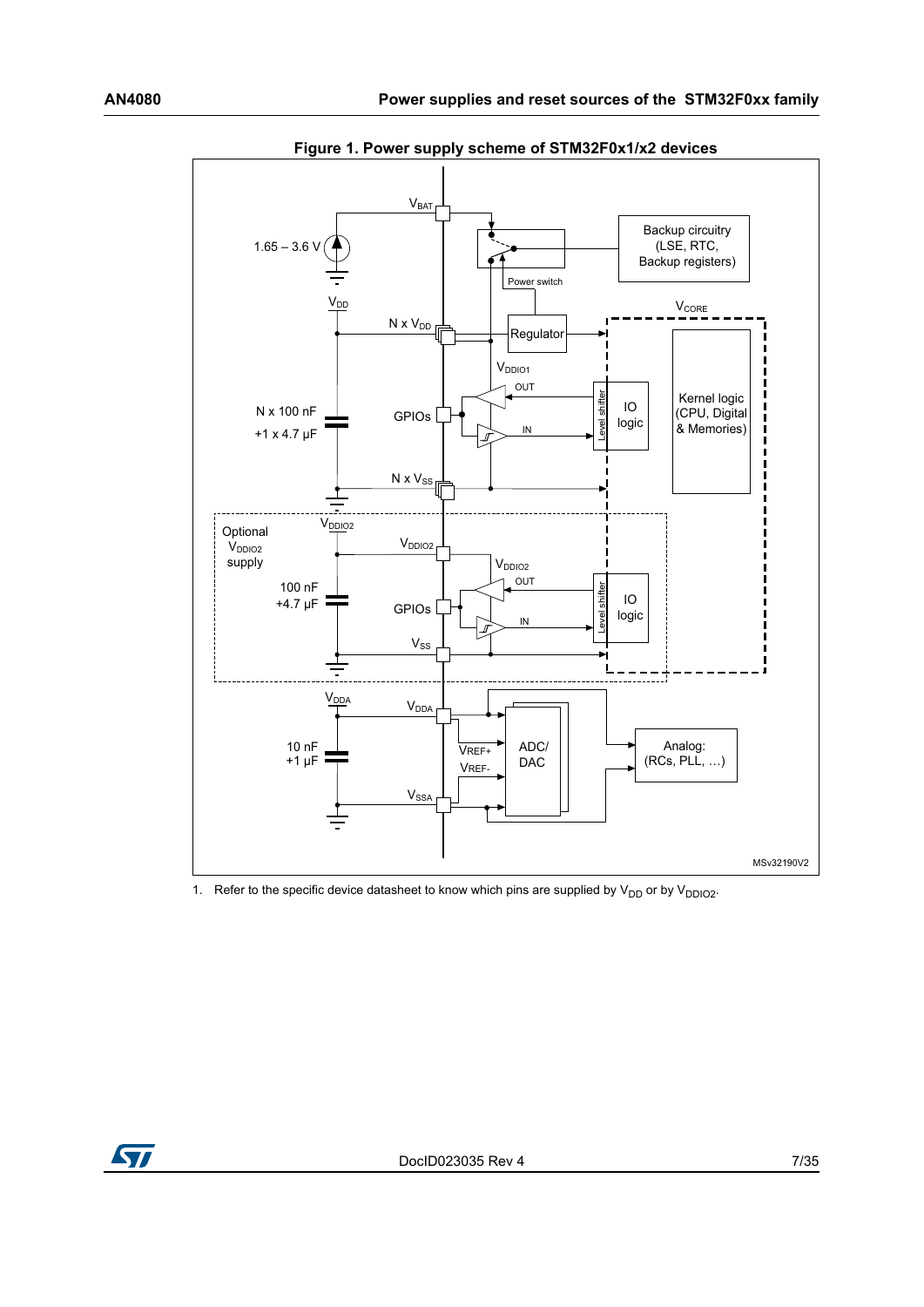<span id="page-7-0"></span>

**Figure 2. Power supply scheme of STM32F0x8 devices**

1. Refer to the specific device datasheet to know which pins are supplied by  $V_{DD}$  or by  $V_{DDIO2}$ .

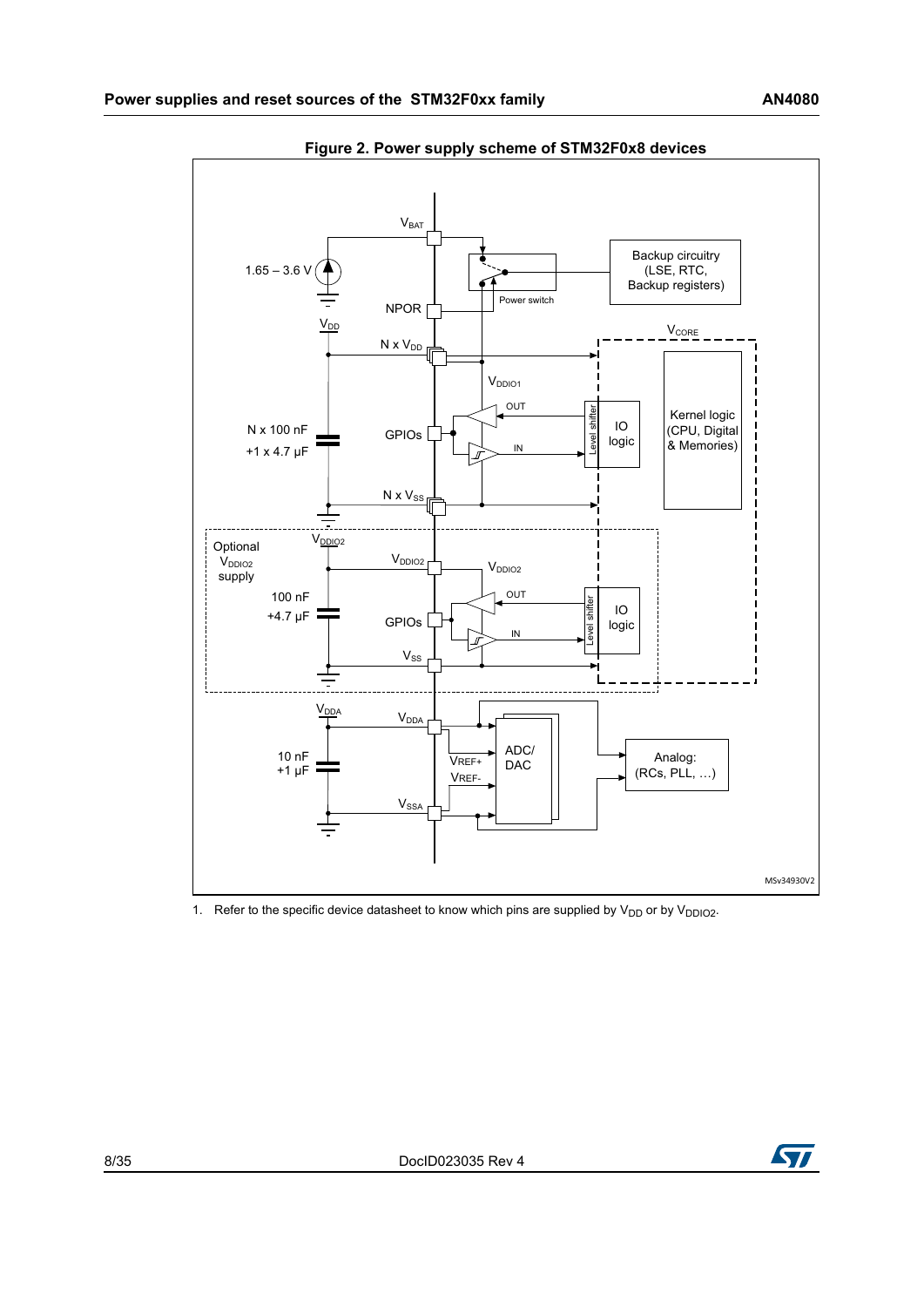### <span id="page-8-0"></span>**1.1.1 Independent analog converter supply**

To improve conversion accuracy and to extend the supply flexibility, the analog domain has an independent power supply which can be separately filtered and shielded from noise on the PCB.

- The ADC and DAC voltage supply input is available on a separate VDDA pin.
- A separated supply ground connection is provided on pin VSSA.

The V<sub>DDA</sub> supply can be equal to or higher than V<sub>DD</sub>. This allows V<sub>DD</sub> to stay low while still providing the full performance for the analog blocks.

When a single supply is used,  $V_{DDA}$  must be externally connected to  $V_{DD}$ . It is recommended to use an external filtering circuit in order to ensure a noise free  $V_{DDA}$ .

When  $V_{DDA}$  is different from  $V_{DD}$ ,  $V_{DDA}$  must be always higher or equal to  $V_{DD}$ . To keep safe potential difference between  $V_{DDA}$  and  $V_{DD}$  during power-up/power-down, an external Schottky diode may be used between  $V_{DD}$  and  $V_{DDA}$ . Refer to the datasheet for the maximum allowed difference.

<span id="page-8-2"></span>

**Figure 3. Schottky diode connection**

### <span id="page-8-1"></span>**1.1.2 Battery backup**

To retain the content of the Backup registers when  $V_{DD}$  is turned off, the  $V_{BAT}$  pin can be connected to an optional standby voltage supplied by a battery or another source.

The  $V<sub>BAT</sub>$  pin also powers the RTC unit, allowing the RTC to operate even when the main digital supply  $(V_{DD})$  is turned off.

The switch to the  $V_{BAT}$  supply is controlled either by the POR/PDR circuitry embedded in the reset block on STM32F0x1/x2 devices, or by the NPOR pin on STM32F0x8 devices.

If no external battery is used in the application, it is recommended to connect  $V_{BAT}$ externally to  $V_{DD}$ .

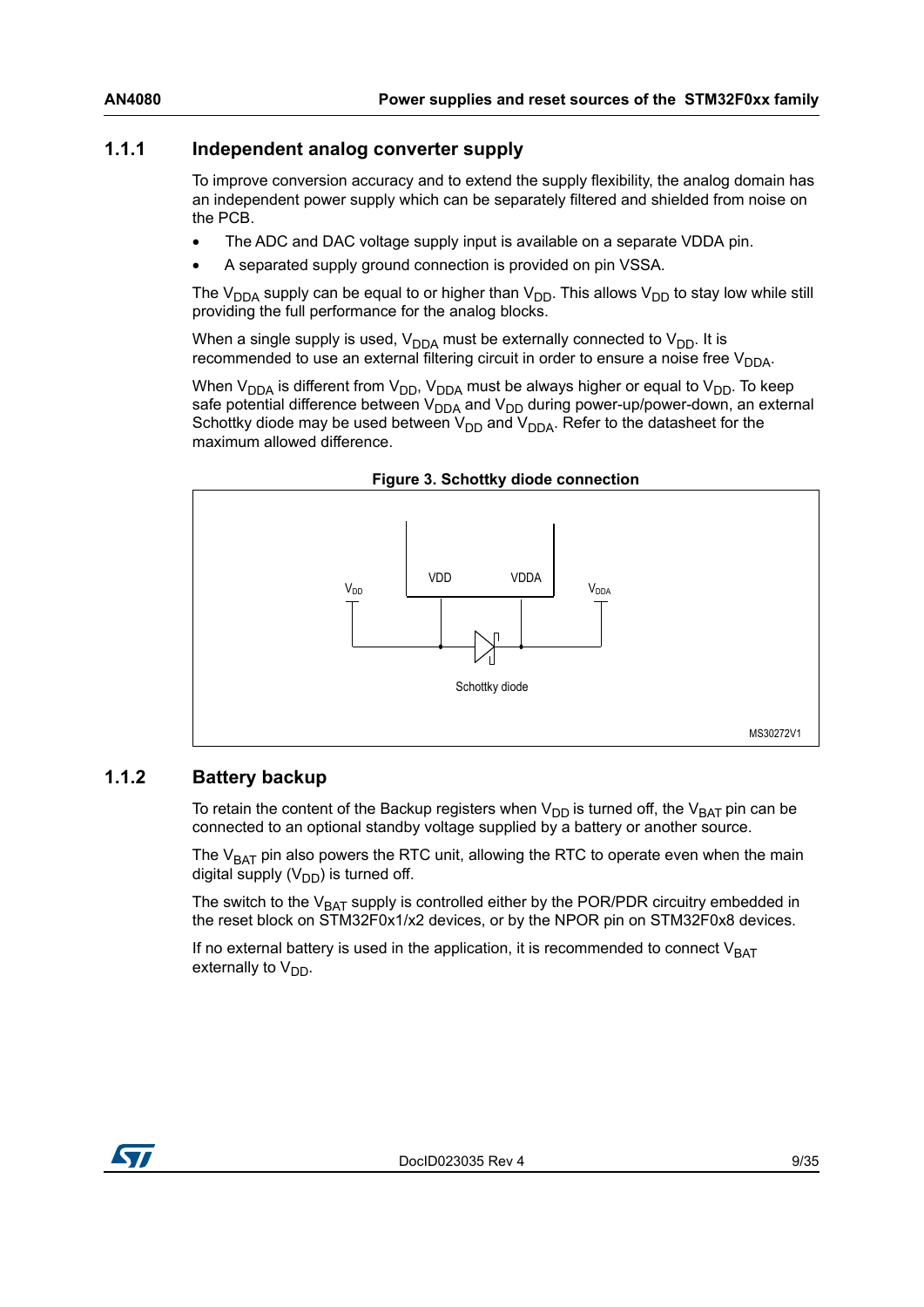### <span id="page-9-0"></span>**1.1.3 Voltage regulator**

The voltage regulator, when available on the device, is always enabled after reset.

It works under two different modes:

- Main (MR) is used in normal operating mode (Run).
- Low power (LPR) can be used in Stop mode where the power demand is reduced.

In standby mode the regulator is in power-down mode. In this mode, the regulator output is in high impedance and the kernel circuitry is powered down, inducing zero consumption and the loss of the register and SRAM contents. However, the following features are available if configured:

- Independent watchdog (IWDG): the IWDG is started by writing to its Key register or by a hardware option. Once started it cannot be stopped except by a reset.
- Real-time clock (RTC): configured by the RTCEN bit in the RTC domain control register (RCC\_BDCR).
- Internal low speed oscillator (LSI): configured by the LSION bit in the Control/status register (RCC\_CSR).
- External 32.768 kHz oscillator (LSE): configured by the LSEON bit in the RTC domain control register (RCC\_BDCR).
- **Caution:** In the STM32F0x8 devices the voltage regulator is bypassed, therefore the standby mode is not available.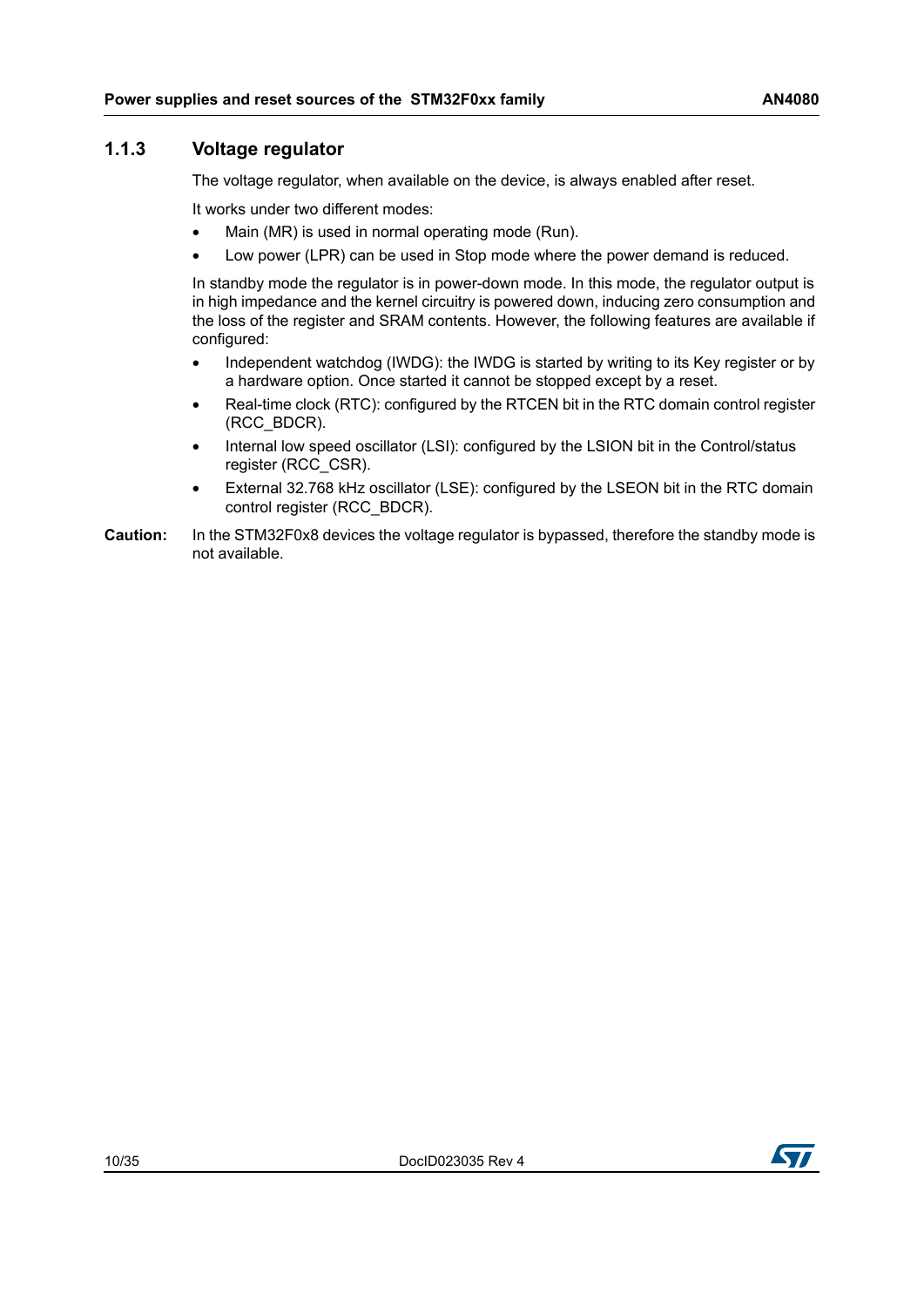## <span id="page-10-0"></span>**1.2 Reset and power supply supervisor**

#### <span id="page-10-1"></span>**1.2.1 Power-on reset (POR) / power-down reset (PDR) of the STM32F0x1/x2 devices**

The device has an integrated power-on reset (POR) and power-down reset (PDR) circuits which are always active and ensure proper operation above a threshold of 2 V.

The device remains in Reset mode when the monitored supply voltage is below a specified threshold,  $V_{\text{POR/PDR}}$ , without the need for an external reset circuit.

- The POR monitors only the  $V_{DD}$  supply voltage. During the startup phase  $V_{DDA}$  must arrive first and be greater than or equal to  $V_{DD}$
- The PDR monitors both the  $V_{DD}$  and  $V_{DDA}$  supply voltages. However, the  $V_{DDA}$  power supply supervisor can be disabled (by programming a dedicated option bit  $V<sub>DDA</sub>$  MONITOR) to reduce the power consumption if the application design ensures that  $V_{DDA}$  is higher than or equal to  $V_{DD}$ .

For more details on the power on / power down reset threshold, refer to the electrical characteristics section in the datasheet.

<span id="page-10-3"></span>

#### **Figure 4. Power on reset/power down reset waveform**

#### <span id="page-10-2"></span>**1.2.2 External power-on reset and power-down reset (NPOR) of the STM32F0x8 devices**

To guarantee a proper power-on and power-down reset to the device, the NPOR pin must be held low until  $V_{DD}$  is valid or before turning off the supply. When  $V_{DD}$  is stable, the reset state can be exited by putting the NPOR pin in high impedance. The NPOR pin has an internal pull-up connected to VDDA.

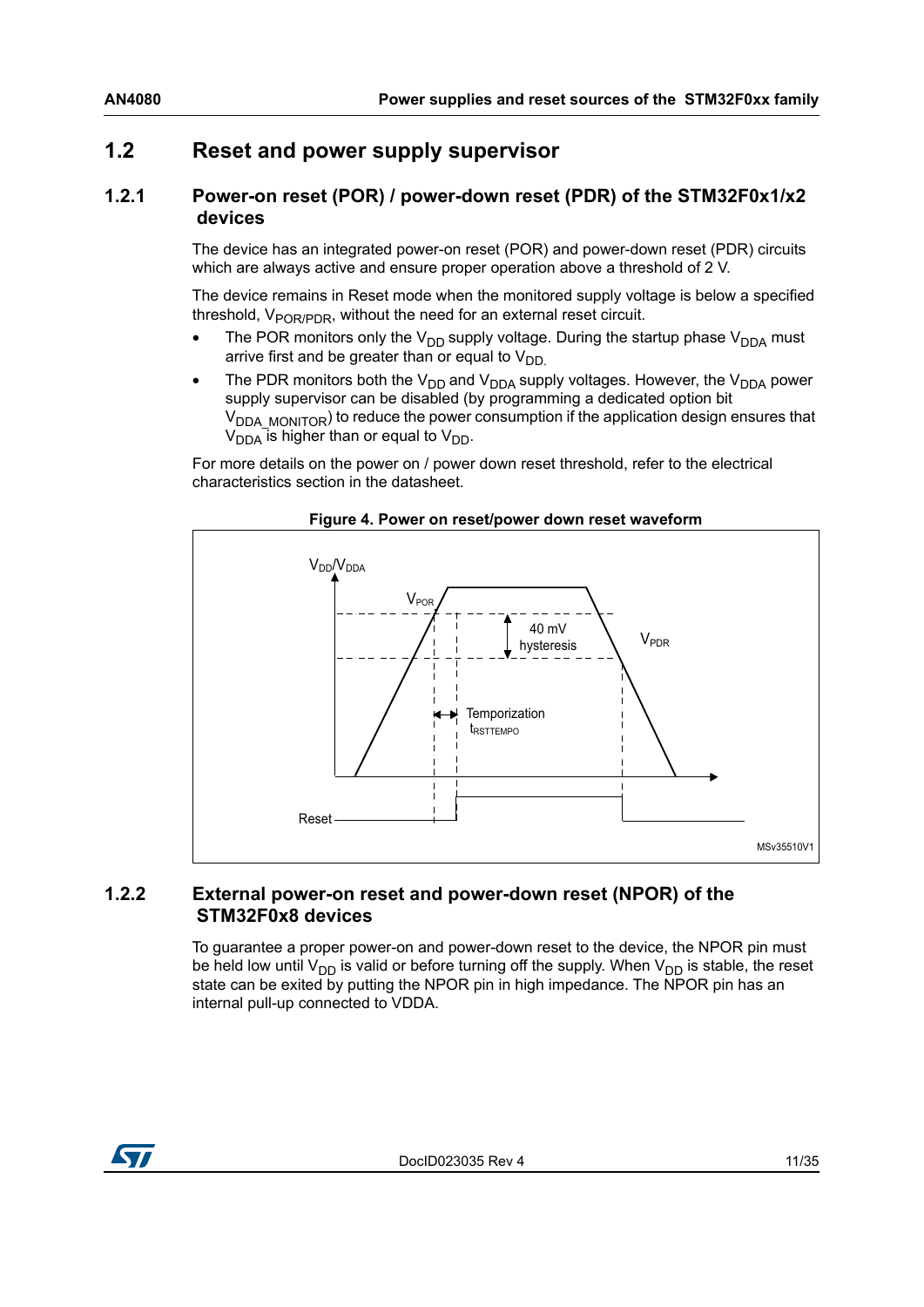#### <span id="page-11-0"></span>**1.2.3 System reset**

A system reset sets all registers to their reset values, except the reset flags in the clock controller CSR register and the registers in the RTC domain. A system reset is generated when one of the following events occurs:

- 1. A low level on the NRST pin (external reset).
- 2. System window watchdog event (WWDG reset).
- 3. Independent watchdog event (IWDG reset).
- 4. A software reset (SW reset).
- 5. Low-power management reset.
- 6. Option byte loader reset.
- 7. Power reset

The reset source can be identified by checking the reset flags in the Control/Status register, RCC\_CSR.

The RESET service routine vector is fixed at address 0x0000 0004 in the memory map.

The system reset signal provided to the device is output on the NRST pin. The pulse generator guarantees a minimum reset pulse duration of 20 μs for each internal reset source. In the case of an external reset, the reset is generated while the NRST pin is asserted low.

<span id="page-11-1"></span>

**Figure 5. Simplified diagram of the reset circuit**

#### **Software reset**

The SYSRESETREQ bit in Cortex-M0 Application Interrupt and Reset Control Register must be set to force a software reset on the device. Refer to the *Cortex*®*-M0 technical reference manual* for more details.

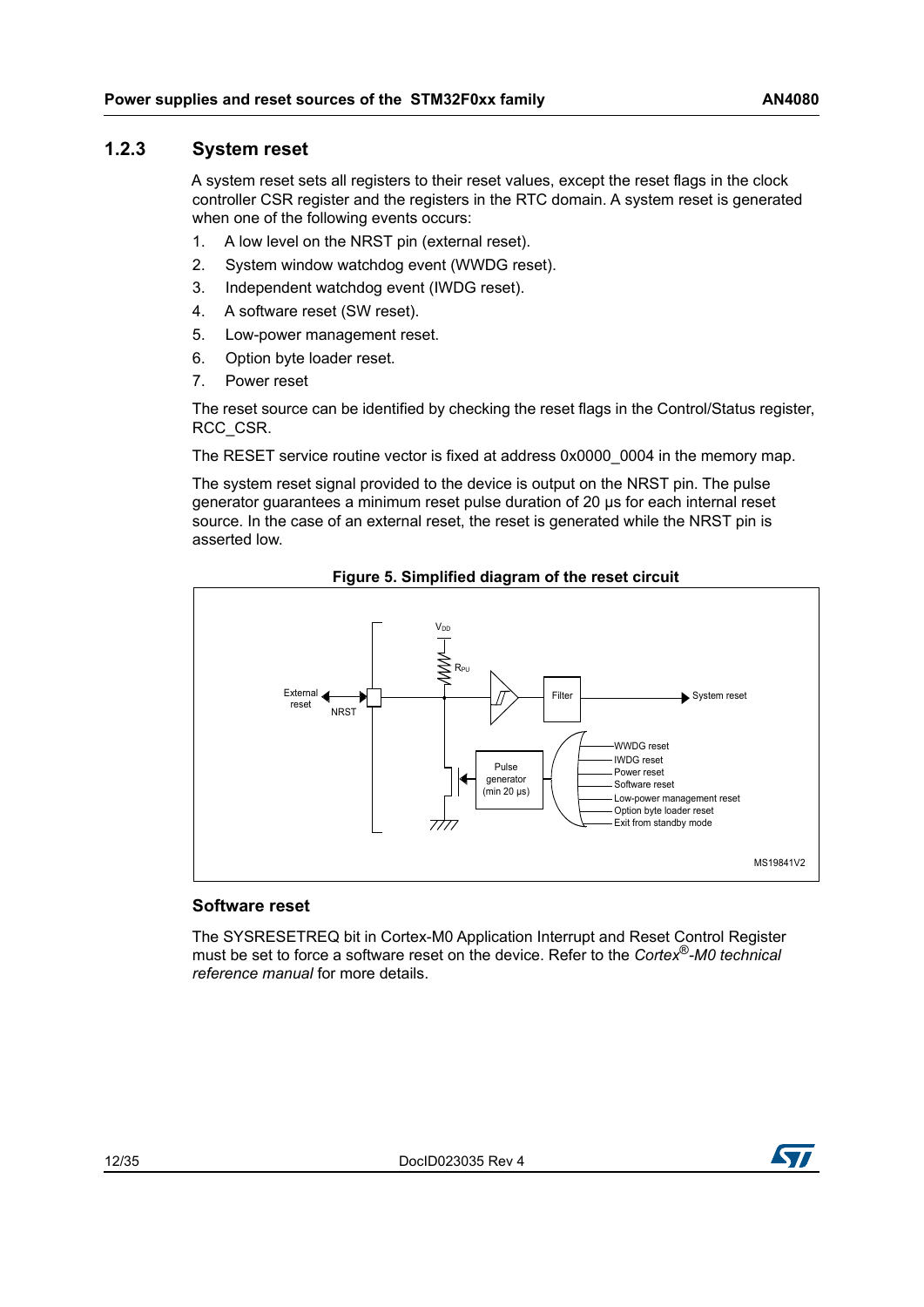#### **Low-power mode security reset**

To prevent that critical applications mistakenly enter a low-power mode, two low-power mode security resets are available. If enabled in Option bytes, the resets are generated in the following conditions:

- 1. Entering Standby mode: this type of reset is enabled by resetting nRST\_STDBY bit in User Option Bytes. In this case, whenever a Standby mode entry sequence is successfully executed, the device is reset instead of entering Standby mode.
- 2. Entering Stop mode: this type of reset is enabled by resetting nRST\_STOP bit in User Option Bytes. In this case, whenever a Stop mode entry sequence is successfully executed, the device is reset instead of entering Stop mode.
- **Caution:** In the STM32F0x8 devices, the voltage regulator is bypassed, therefore the standby mode is not available.

#### **Option byte loader reset**

The option byte loader reset is generated when OBL\_LAUNCH (bit 13) is set in the FLASH CR register. This bit launches the option byte loading by software.

#### **Power reset**

A power reset sets all registers to their reset values, except the RTC domain.

In the STM32F0x1/x2 devices, the power reset is generated when one of the following events occurs.

- 1. Power-on/power-down reset (POR/PDR reset)
- 2. Exiting Standby mode

For the STM32F0x8 devices, the Power-on reset must be provided externally. It is generated while the NPOR pin is low. For more information concerning NPOR, see *Section [1.2.2: External power-on reset and power-down reset \(NPOR\) of the STM32F0x8](#page-10-2)  [devices](#page-10-2)*.

#### **RTC domain reset**

The RTC domain reset only affects the RTC, LSE, LSI and the backup registers. It is generated when one of the following events occurs.

- 1. Software reset, triggered by setting the BDRST bit in the RTC domain control register (RCC\_BDCR).
- 2. POR reset if  $V_{BAT}$  has been disconnected when  $V_{DD}$  was low.

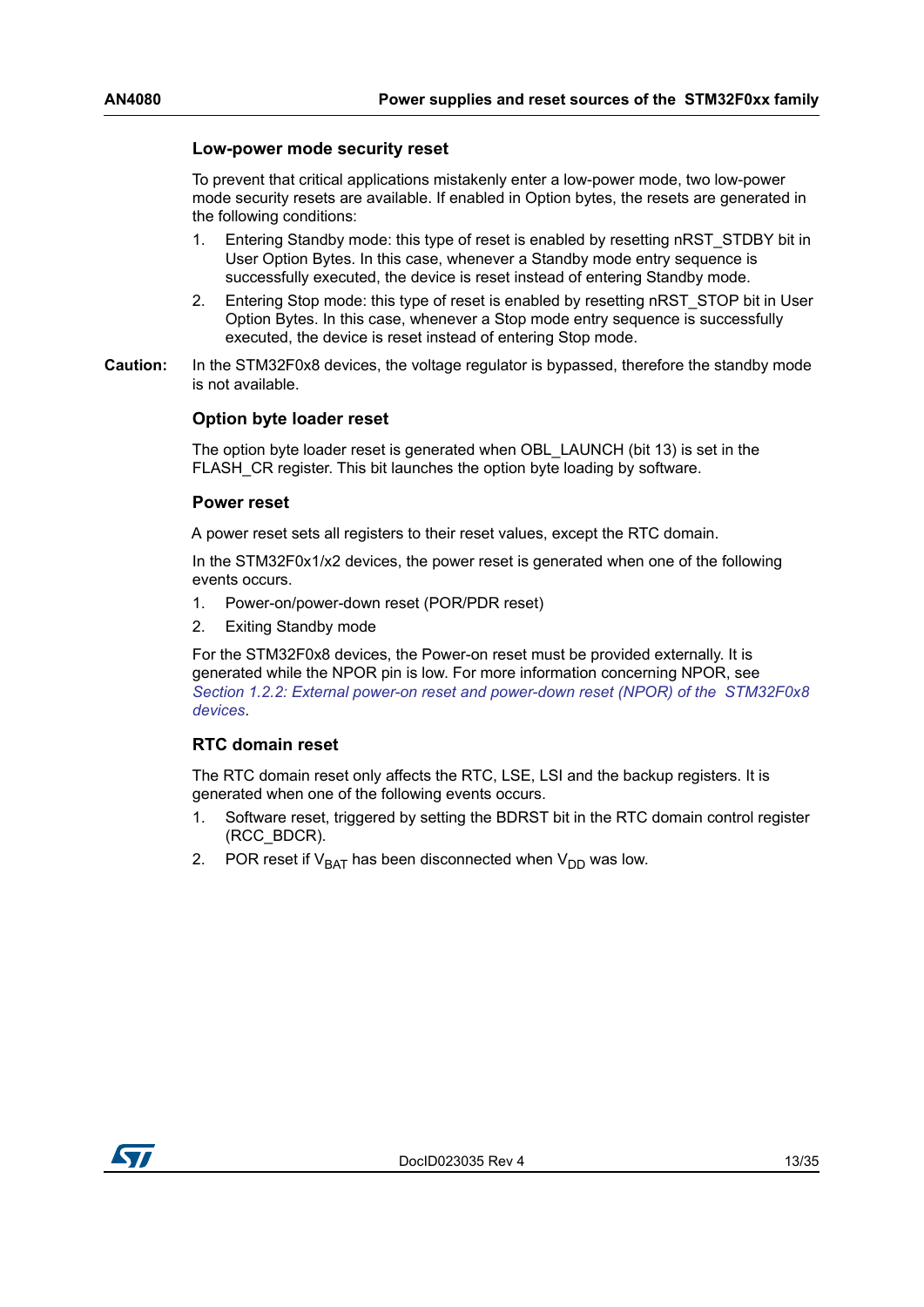### <span id="page-13-0"></span>**1.2.4 Programmable voltage detector (PVD) of the STM32F0x1/x2 devices**

You can use the PVD to monitor the  $V_{DD}$  power supply by comparing it to a threshold selected by the PLS[2:0] bits in the Power control register (PWR\_CR).

The PVD is enabled by setting the PVDE bit.

When enabled, the typical current consumption of this feature is 0.15 μA.

A PVDO flag is available, in the Power control/status register (PWR\_CSR), to indicate if  $V_{DD}$ is higher or lower than the PVD threshold.

- This event is internally connected to the EXTI line16 and can generate an interrupt if enabled through the EXTI registers.
- The PVD output interrupt can be generated when  $V_{DD}$  drops below the PVD threshold and/or when  $V_{DD}$  rises above the PVD threshold depending on EXTI line16 rising/falling edge configuration. As an example the service routine could perform emergency shutdown tasks.

<span id="page-13-1"></span>

#### **Figure 6. PVD thresholds**

**Caution:** In the STM32F0x8 devices the input voltage must be fixed at 1.8 V, therefore the programmable voltage detector is not available.

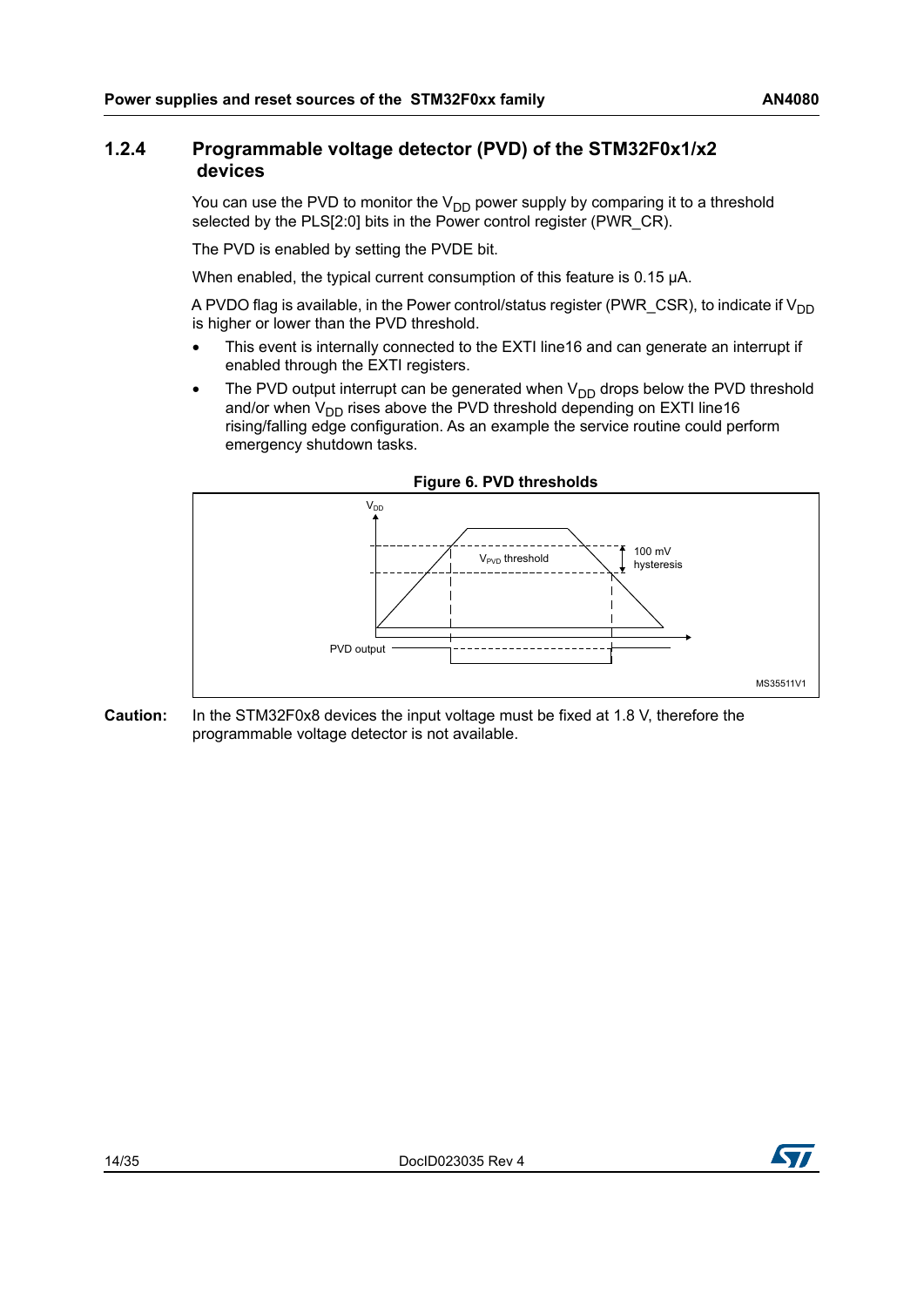## <span id="page-14-0"></span>**2 Clocks**

Different clock sources can be used to drive the system clock (SYSCLK):

- HSI 8 MHz RC oscillator clock (high-speed internal clock signal),
- HSE oscillator clock (high-speed external clock signal),
- PLL clock,
- HSI 48 MHz RC oscillator (high-speed internal clock signal) available in STM32F04x/7x/9x devices.

The devices have other secondary clock sources:

- 40 kHz low-speed internal RC (LSI RC) that drives the independent watchdog and, optionally, the RTC used for Auto-wakeup from the Stop/Standby modes.
- 32.768 kHz low-speed external crystal (LSE crystal) that optionally drives the RTC
- HSI 14MHz RC oscillator (HSI14) dedicated for ADC

Each clock source can be switched on or off independently when it is not used, to optimize the power consumption. Refer to the STM32F0x1/STM32F0x2/STM32F0x8 advanced ARM-based 32-bit MCUs reference manual (RM0091) for a description of the clock tree.

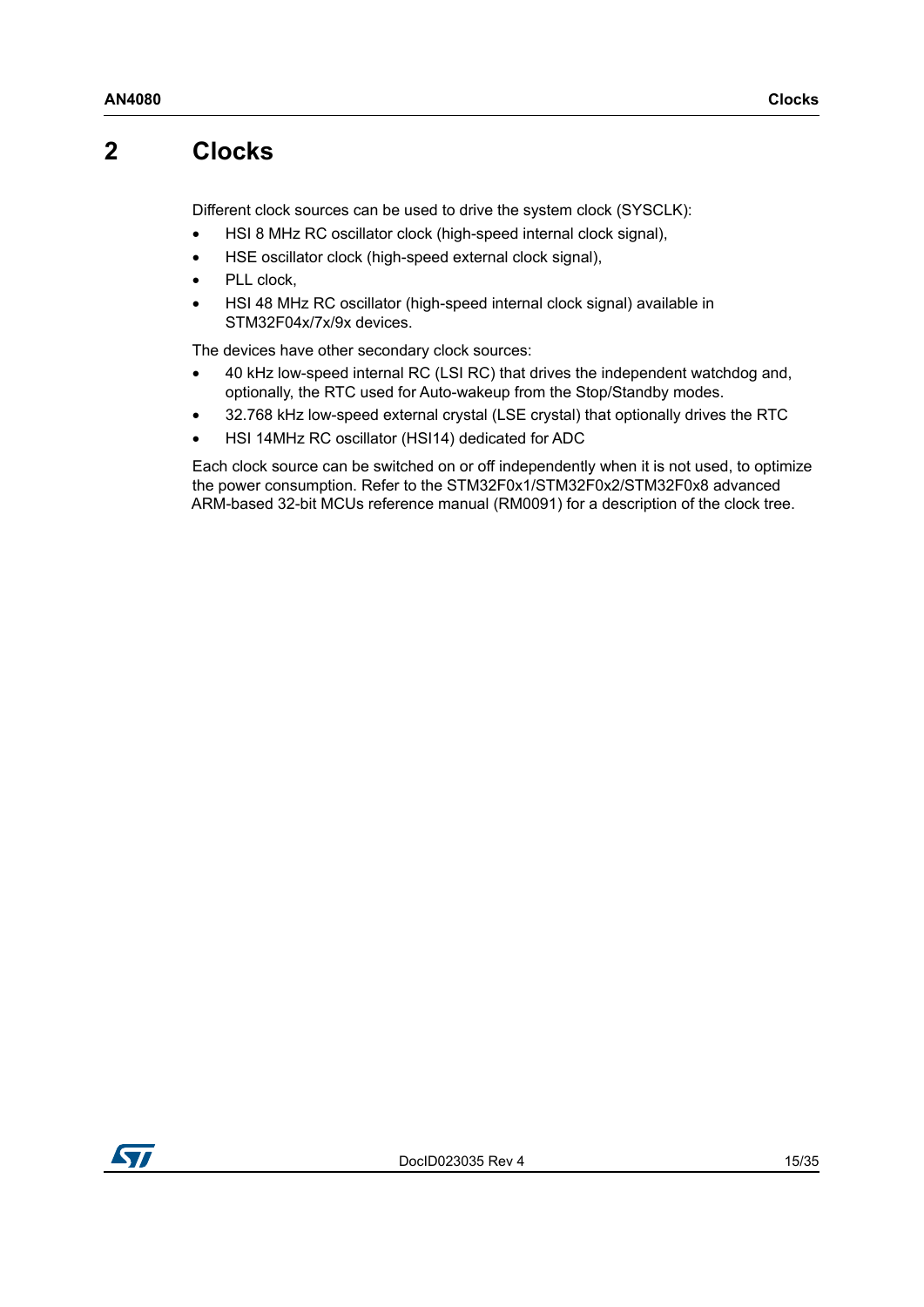## <span id="page-15-0"></span>**2.1 High speed external clock signal (HSE) OSC clock**

The high speed external clock signal can be generated from two possible clock sources:

- HSE external crystal/ceramic resonator
- HSE user external clock

The resonator and the load capacitors have to be placed as close as possible to the oscillator pins in order to minimize output distortion and startup stabilization time. The loading capacitance values must be adjusted according to the selected resonator.

<span id="page-15-1"></span>

|  |  | Figure 7. HSE/ LSE clock sources |
|--|--|----------------------------------|
|  |  |                                  |

### **External crystal/ceramic resonator (HSE crystal)**

The 4 to 32 MHz external oscillator has the advantage of producing a very accurate frequency on the main clock. Refer to the electrical characteristics section of the datasheet for more details about the associated hardware configuration.

The HSERDY flag in the Clock control register (RCC\_CR) indicates if the HSE oscillator is stable or not. At startup, the clock is not released until this bit is set by hardware. An interrupt can be generated if enabled in the Clock interrupt register (RCC\_CIR).

The HSE Crystal can be switched on and off using the HSEON bit in the Clock control register (RCC\_CR).

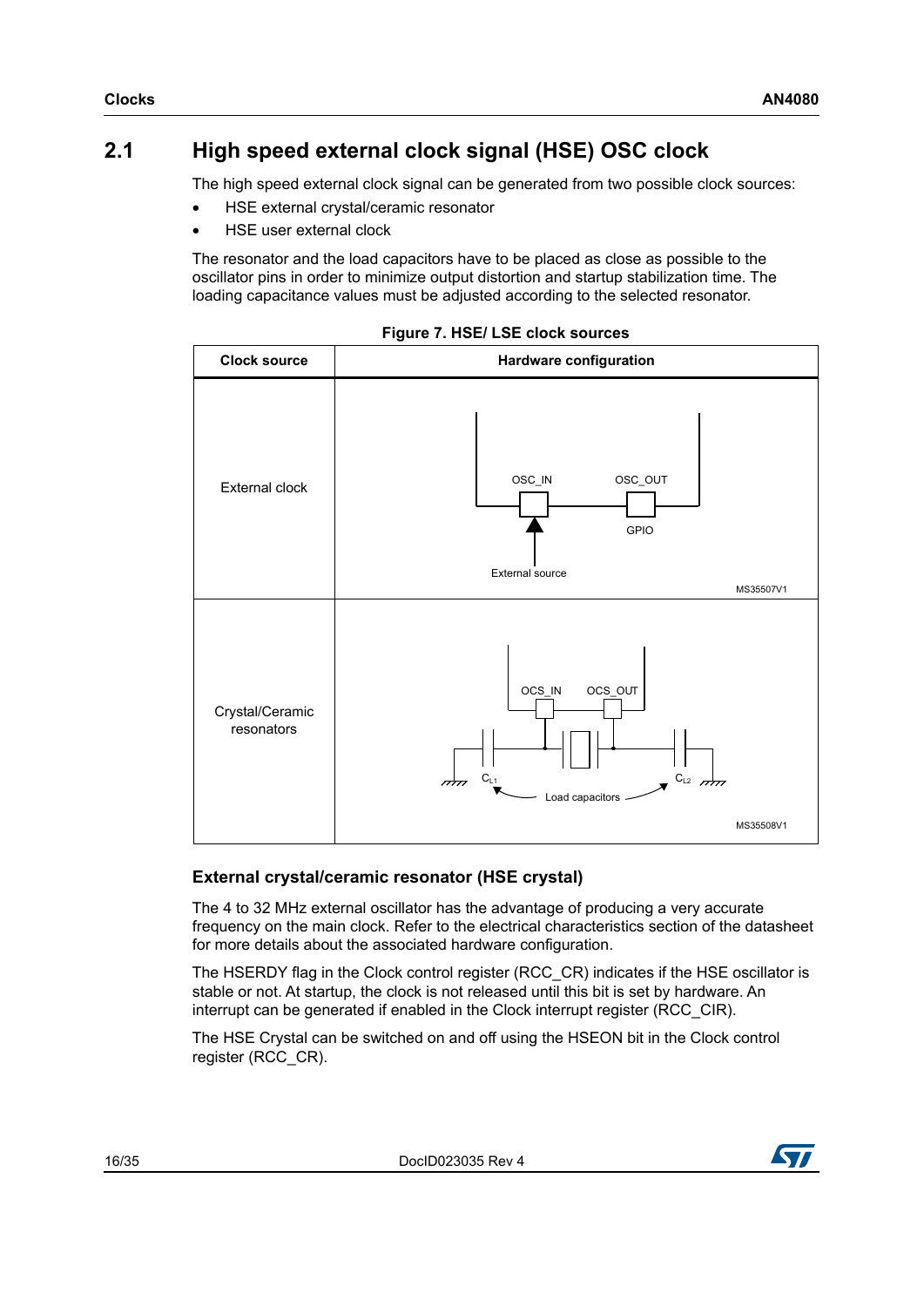#### **External source (HSE bypass)**

In this mode, an external clock source must be provided. It can have a frequency of up to 32 MHz. You select this mode by setting the HSEBYP and HSEON bits in the *Clock control register (RCC\_CR)*. The external clock signal (square, sinus or triangle) with ~40-60% duty cycle depending on the frequency (refer to the datasheet) has to drive the OSC\_IN pin while the OSC\_OUT pin can be used a GPIO. See *[Figure](#page-15-1) 7*.

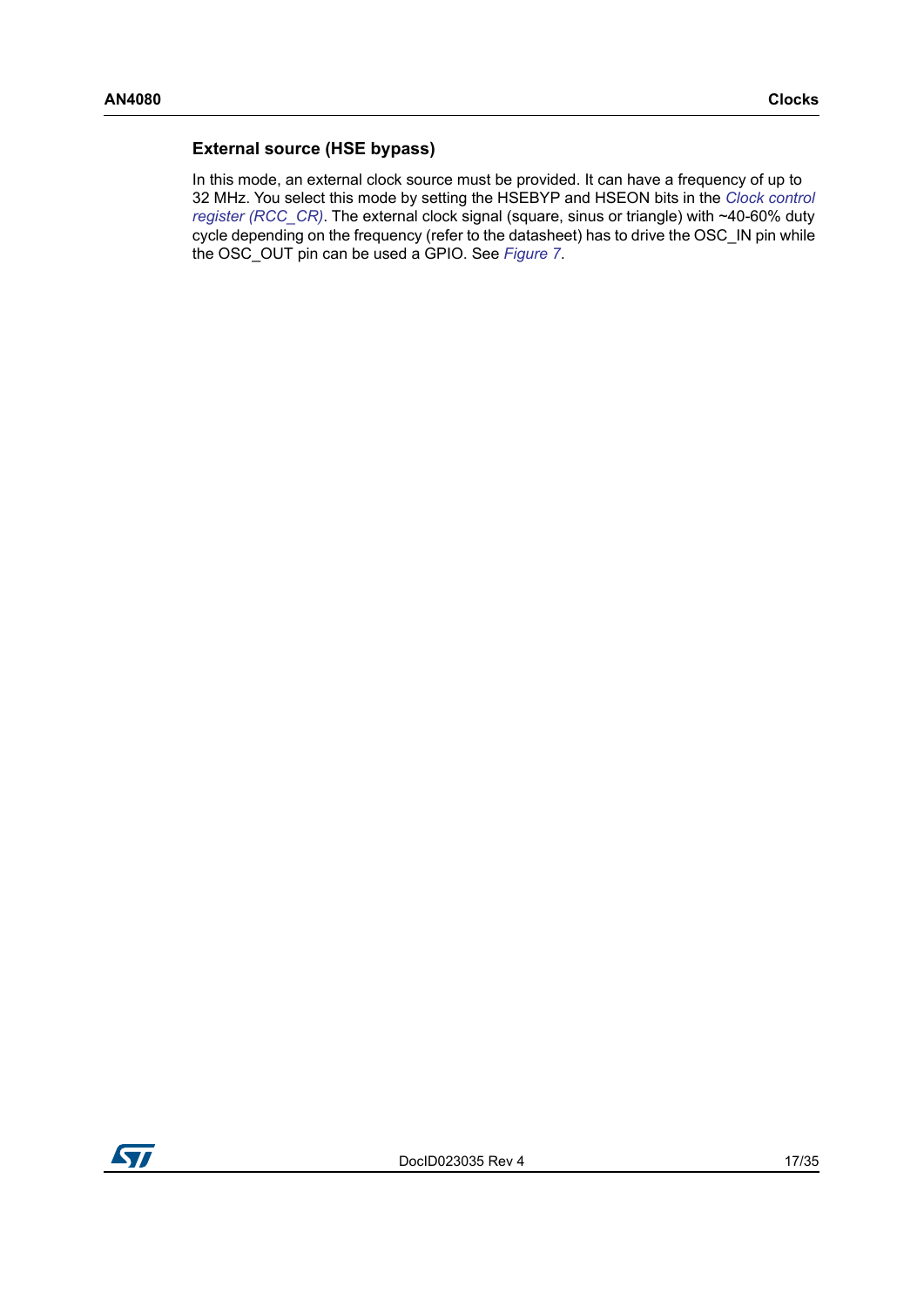## <span id="page-17-0"></span>**2.2 LSE clock**

The LSE crystal is a 32.768 kHz Low Speed External crystal or ceramic resonator. It has the advantage of providing a low-power but highly accurate clock source to the real-time clock peripheral (RTC) for clock/calendar or other timing functions.

The LSE crystal is switched on and off using the LSEON bit in RTC domain control register (RCC\_BDCR). The crystal oscillator driving strength can be changed at runtime using the LSEDRV[1:0] bits in the RTC domain control register (RCC\_BDCR) to obtain the best compromise between robustness and short start-up time on one side and low powerconsumption on the other.

The LSERDY flag in the RTC domain control register (RCC\_BDCR) indicates whether the LSE crystal is stable or not. At startup, the LSE crystal output clock signal is not released until this bit is set by hardware. An interrupt can be generated if enabled in the Clock interrupt register (RCC\_CIR).

### **External source (LSE bypass)**

In this mode, an external clock source must be provided. It can have a frequency of up to 1 MHz. You select this mode by setting the LSEBYP and LSEON bits in the RTC domain control register (RCC\_BDCR). The external clock signal (square, sinus or triangle) has to drive the OSC32\_IN pin while the OSC32\_OUT pin can be used as GPIO. See *[Figure](#page-15-1) 7*.

## <span id="page-17-1"></span>**2.3 HSI 8 MHz clock**

The HSI clock signal is generated from an internal 8 MHz RC oscillator and can be used directly as a system clock or divided by 2 to be used as PLL input. The HSI RC oscillator has the advantage of providing a clock source at low cost (no external components). It also has a faster startup time than the HSE crystal oscillator however, even with calibration, the frequency is less accurate than an external crystal oscillator or ceramic resonator.

#### **Calibration**

RC oscillator frequencies can vary from one chip to another due to manufacturing process variations. This is why each device is factory calibrated by ST for 1% accuracy at  $T_A=25^{\circ}C$ .

Furthermore, it is possible to route the HSI clock to the MCO multiplexer. The clock can then be input to Timer 14 to allow the user to calibrate the oscillator.

## <span id="page-17-2"></span>**2.4 LSI clock**

The LSI RC acts as an low-power clock source that can be kept running in Stop and Standby mode for the independent watchdog (IWDG) and RTC. The clock frequency is around 40 kHz (between 30 kHz and 60 kHz). For more details, refer to the electrical characteristics section of the datasheets.

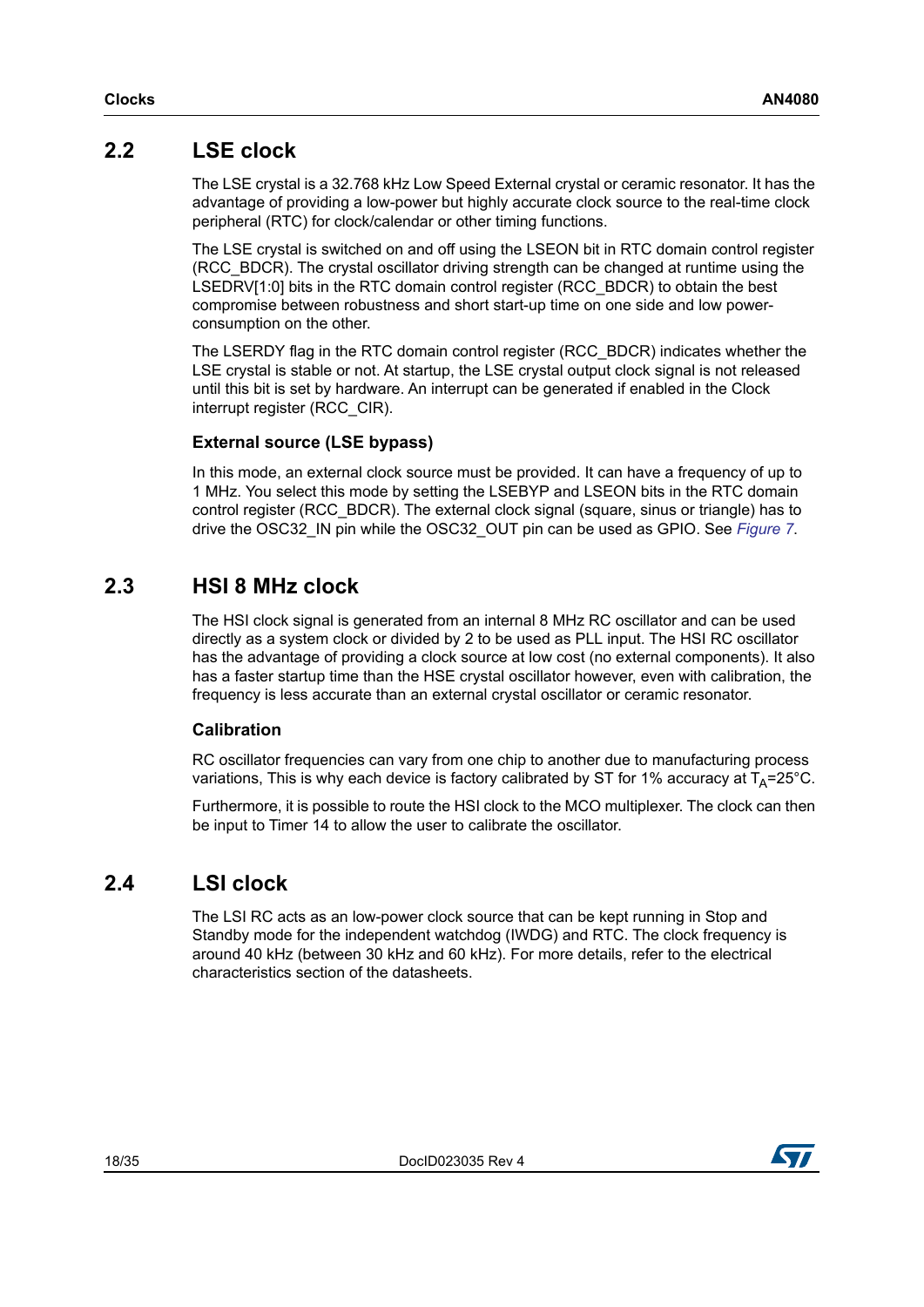## <span id="page-18-0"></span>**2.5 ADC clock**

The ADC clock is either the dedicated 14 MHz RC oscillator (HSI14) or PCLK divided by 2 or 4. When the ADC clock is derived from PCLK, it is in an opposite phase with PCLK. The 14 MHz RC oscillator can be configured by software either to be turned on/off ("auto-off mode") by the ADC interface or to be always enabled.

## <span id="page-18-1"></span>**2.6 HSI 48 MHz clock**

### <span id="page-18-2"></span>**2.6.1 HSI 48 MHz RC oscillator**

The internal HSI 48 MHz RC oscillator is mainly dedicated to provide a high-precision reference clock to the USB by means of a special clock recovery circuitry (see *[Section](#page-18-3) 2.6.2*), which could use the USB SOF signal or the LSE or an external pulse to adjust the frequency. This source can also be used as a system clock source when the system is in run mode; it is disabled as soon as the system enters in STOP or Standby mode. The CRS can be enabled or not depending on the status of the USB and the synchronization source selected.

### <span id="page-18-3"></span>**2.6.2 HSI 48 MHz clock recovery system (CRS)**

The clock recovery system is an advanced digital control interface to the internal finegranularity trimmable RC oscillator HSI 48. The CRS is a powerful tool for evaluating the oscillator output frequency based on comparison with a selectable synchronization signal. It can adjust automatically the oscillator trimming based on the measured frequency error value, while keeping also the possibility of a manual trimming.

## <span id="page-18-4"></span>**2.7 Clock security system (CSS)**

The clock security system can be activated by software. In this case, the clock detector is enabled after the HSE oscillator startup delay, and disabled when this oscillator is stopped.

- If a failure is detected on the HSE oscillator clock, the oscillator is automatically disabled.
	- A clock failure event is sent to the break inputs of TIM1 advanced control timer and TIM15, TIM16 and TIM17 general purpose timers.
	- An interrupt is generated to inform the software about the failure (clock security system interrupt CSSI), allowing the MCU to perform recovery operations.
	- CSSI is linked to the Cortex®-M0 NMI (non-maskable interrupt) exception vector.
- If the HSE oscillator is used directly or indirectly as the system clock (indirectly means that it is used as the PLL input clock, and the PLL clock is used as the system clock), a detected failure causes a switch of the system clock to the HSI oscillator and the disabling of the external HSE oscillator. If the HSE oscillator clock (divided or not) is the clock entry of the PLL that is being used as a system clock when the failure occurs, the PLL is disabled too.

For details refer to STM32F0x1/STM32F0x2/STM32F0x8 advanced ARM-based 32-bit MCUs reference manual (RM0091) available from STMicroelectronics website *www.st.com*.

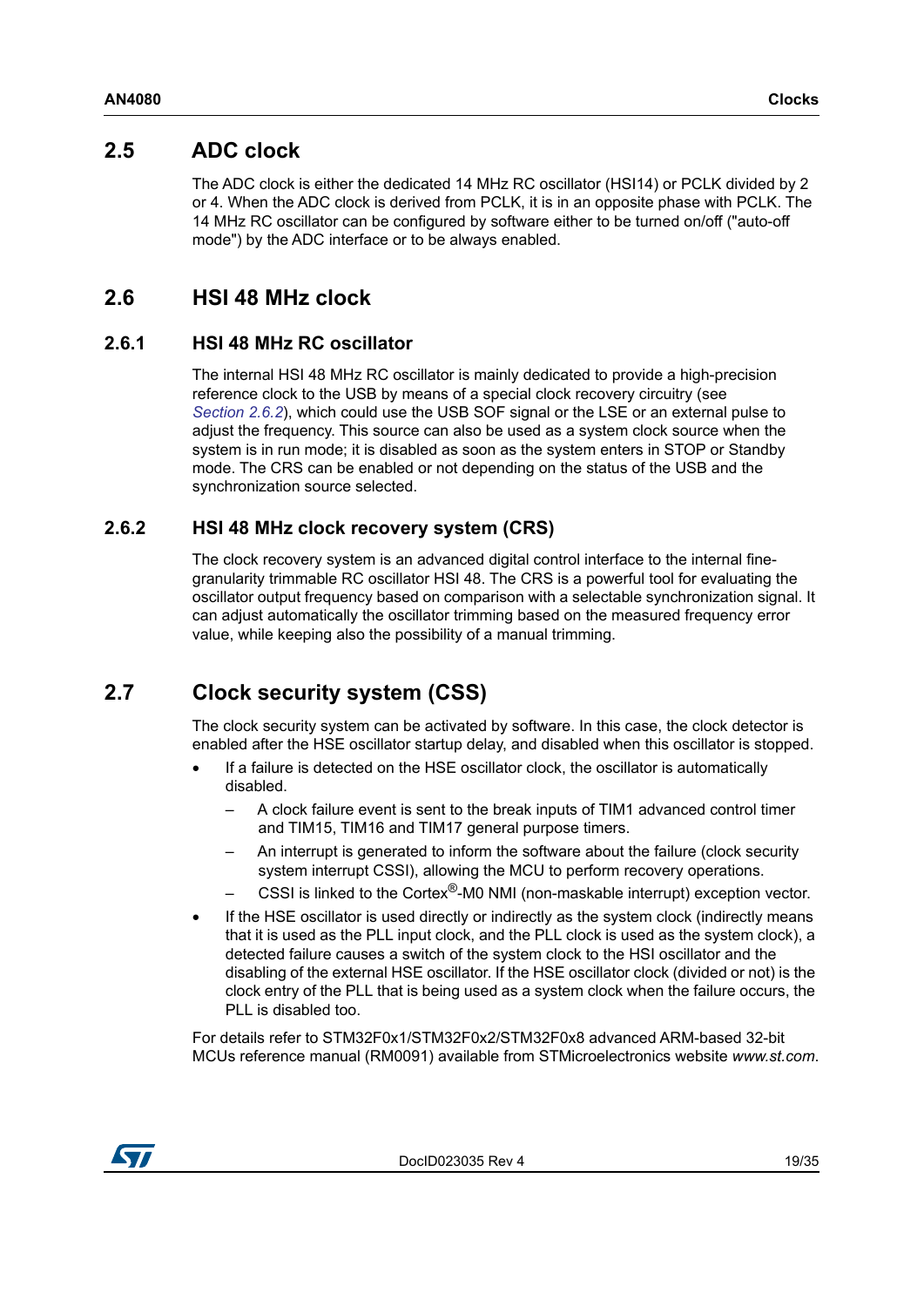# <span id="page-19-0"></span>**3 Boot configuration**

In the STM32F0xx, three different boot modes can be selected through the BOOT0 pin and boot configuration bits nBOOT1, BOOT\_SEL and nBOOT0 in the User option byte, as shown in the following table.

<span id="page-19-1"></span>

| <b>Boot mode configuration</b> |                     |                        |                           |                                                      |
|--------------------------------|---------------------|------------------------|---------------------------|------------------------------------------------------|
| nBOOT1<br>bit                  | <b>BOOT0</b><br>pin | <b>BOOT SEL</b><br>bit | nBOOT0<br>bit             | Mode                                                 |
| X                              | $\Omega$            |                        | X                         | Main Flash memory is selected as boot<br>space $(2)$ |
|                                |                     |                        | $\boldsymbol{\mathsf{x}}$ | System memory is selected as boot space              |
| $\Omega$                       |                     |                        | $\mathsf{x}$              | <b>Embedded SRAM</b> is selected as boot space       |
| X                              | $\mathbf{x}$        | 0                      |                           | Main Flash memory is selected as boot space          |
|                                | $\mathbf{x}$        | 0                      | 0                         | System memory is selected as boot space              |
| 0                              | X                   | ი                      | 0                         | <b>Embedded SRAM</b> is selected as boot space       |

|  |  |  | Table 3. Boot modes <sup>(1)</sup> |  |
|--|--|--|------------------------------------|--|
|--|--|--|------------------------------------|--|

1. Grey options are available on STM32F04x devices only.

2. For STM32F04x devices, see also Empty check description.

The boot mode configuration is latched on the 4th rising edge of SYSCLK after a reset. It is up to the user to set boot mode configuration related to the required boot mode. The boot mode configuration is also re-sampled when exiting from Standby mode. Consequently they must be kept in the required Boot mode configuration in Standby mode. After this startup delay has elapsed, the CPU fetches the top-of-stack value from address 0x00000000, then starts code execution from the boot memory at 0x00000004.

Depending on the selected boot mode, main Flash memory, system memory or SRAM is accessible as follows:

- Boot from main Flash memory: the main Flash memory is aliased in the boot memory space (0x00000000), but still accessible from its original memory space (0x08000000). In other words, the Flash memory contents can be accessed starting from address 0x00000000 or 0x08000000.
- Boot from system memory: the system memory is aliased in the boot memory space (0x0000 0000), but still accessible from its original memory space (0x1FFF EC00 on STM32F03x and STM32F05x devices, 0x1FFF C400 on STM32F04x devices and 0x1FFF C800 on STM32F07x devices).
- Boot from the embedded SRAM: the SRAM is aliased in the boot memory space (0x0000 0000), but it is still accessible from its original memory space (0x2000 0000).

### **Empty check**

On STM32F04x devices only, internal empty check flag is implemented to allow easy programming of the virgin devices by the boot loader. This flag is used when BOOT0 pin is defining Main Flash memory as the target boot space. When the flag is set, the device is considered as empty and System memory (boot loader) is selected instead of the Main Flash as a boot space to allow user to program the Flash memory.

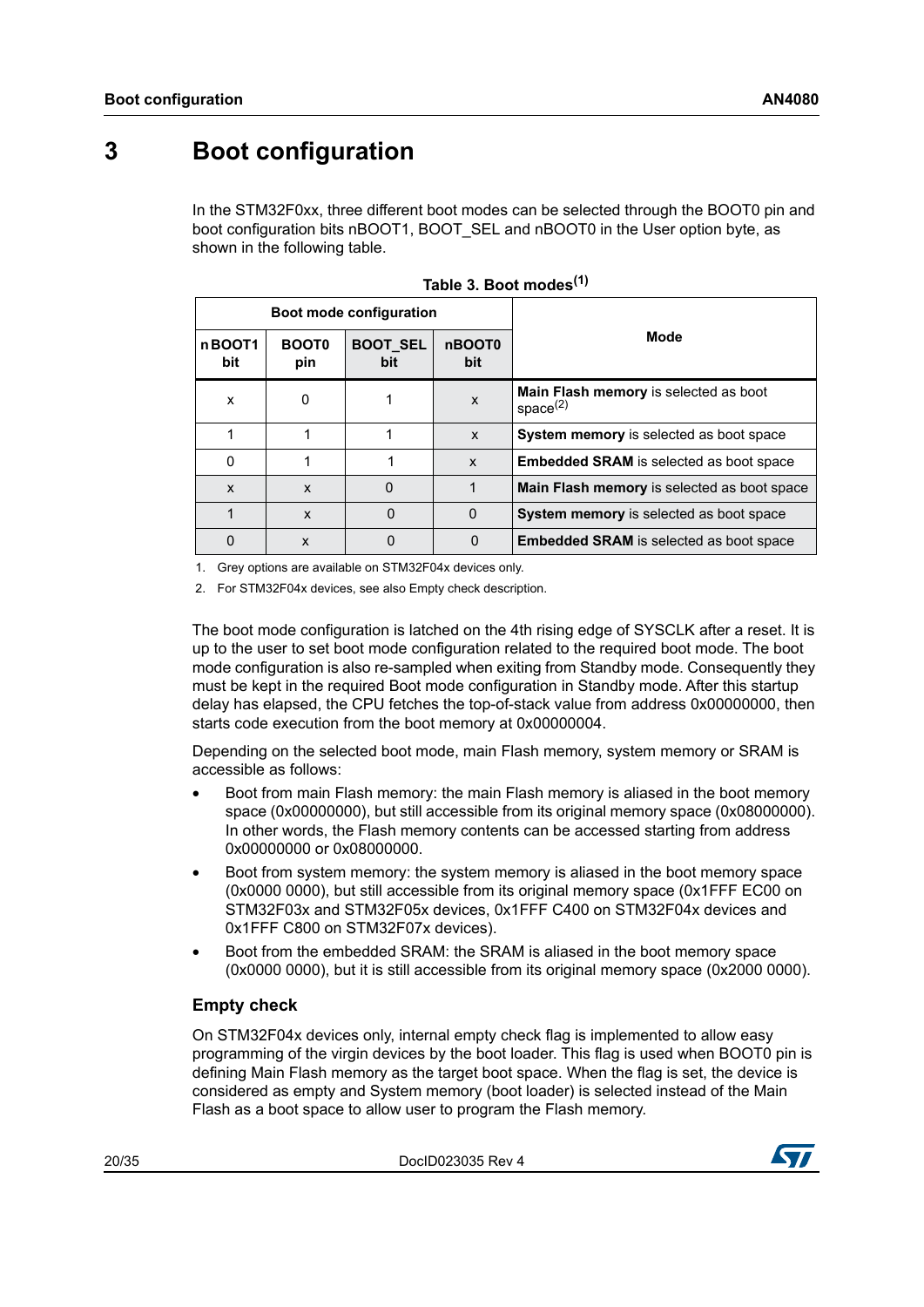This flag is updated only during Option bytes loading: it is set when the content of the address 0x08000 0000 is read as 0xFFFF FFFF, otherwise it is cleared. It means a power on or setting of OBL\_LAUNCH bit in FLASH\_CR register is needed to clear this flag after programming of a virgin device to execute user code after System reset.

*Note: If the device is programmed for a first time but the Option bytes are not reloaded, the device will still select System memory as a boot space after a System reset. The boot loader code is able to detect this situation and will change the boot memory mapping to Main Flash and perform a jump to user code programmed there.*

#### **Embedded boot loader**

The embedded boot loader is located in the System memory, programmed by ST during production. It is used to reprogram the Flash memory using one of the following serial interfaces:

- USART on pins PA14/PA15 or PA9/PA10,
- I2C on pins PB6/PB7 (STM32F04x and STM32F07x devices only),
- USB DFU interface (STM32F04x, STM32F072 and STM32F078 devices only).

For further details, please refer to AN2606.

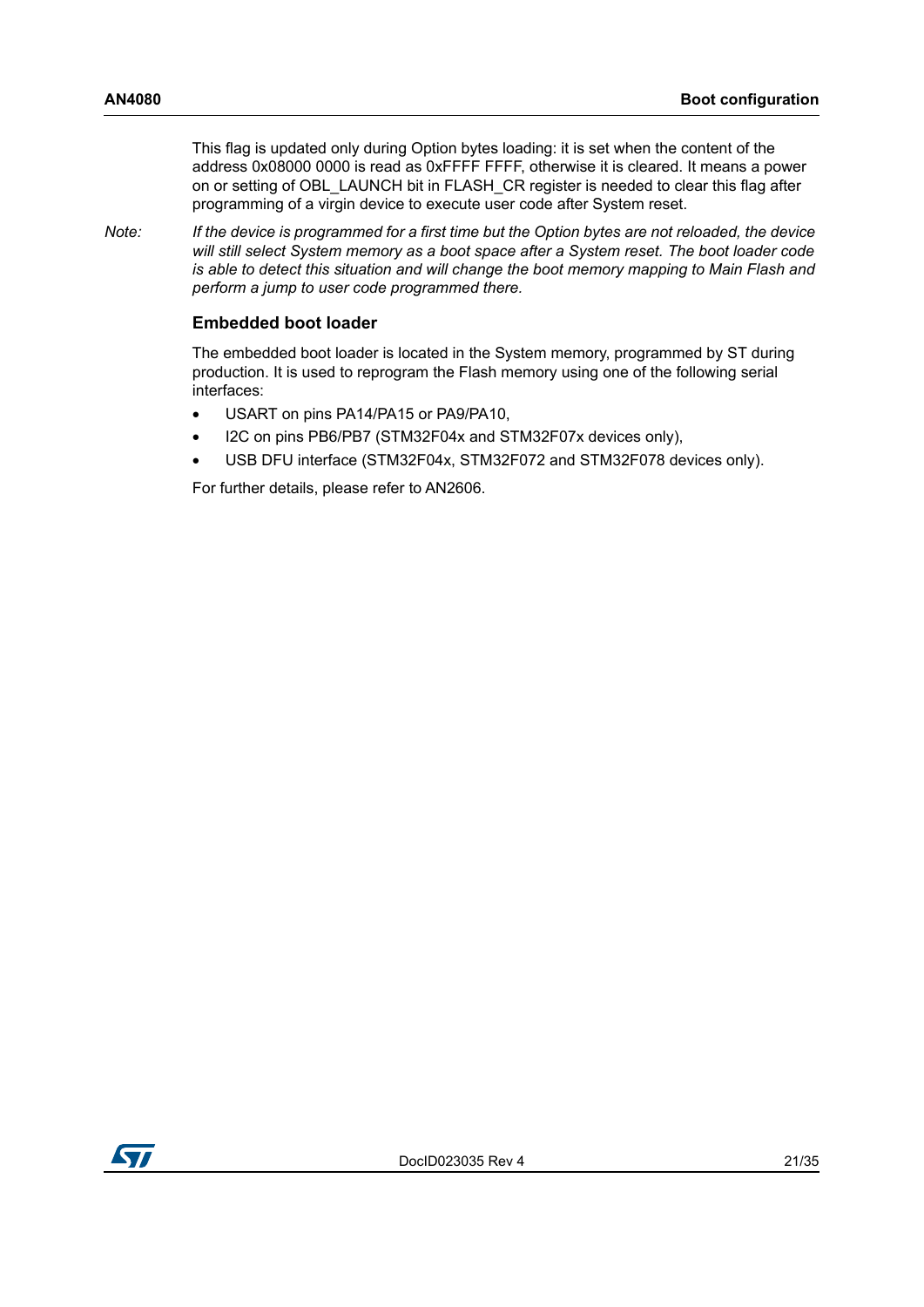## <span id="page-21-0"></span>**4 Debug management**

## <span id="page-21-1"></span>**4.1 Introduction**

The host/target interface is the hardware equipment that connects the host to the application board. This interface is made of three components: a hardware debug tool, an SWD connector and a cable connecting the host to the debug tool.

*[Figure](#page-21-6)* 8 shows the connection of the host to the evaluation board (STM320518\_EVAL).

The STM320518\_EVAL evaluation board embeds the debug tools (ST-LINK). Consequently, it can be directly connected to the PC through a USB cable.

<span id="page-21-6"></span>

**Figure 8. Host-to-board connection**

## <span id="page-21-2"></span>**4.2 SWD port (serial wire debug)**

The STM32F0xx core integrates the serial wire debug port (SW-DP). It is an ARM<sup>®</sup> standard CoreSight™ debug port with a 2-pin (clock + data) interface to the debug access port.

## <span id="page-21-3"></span>**4.3 Pinout and debug port pins**

The STM32F0xx MCU is offered in various packages with varying numbers of available pins.

### <span id="page-21-4"></span>**4.3.1 Serial wire debug (SWD) pin assignment**

The same SWD pin assignment is available on all STM32F0xx packages.

<span id="page-21-5"></span>

| SWD pin name |      | <b>SWD port</b>               | Pin assignment |  |
|--------------|------|-------------------------------|----------------|--|
|              | Type | Debug assignment              |                |  |
| <b>SWDIO</b> | 1/O  | Serial wire data input/output | <b>PA13</b>    |  |
| <b>SWCLK</b> |      | Serial wire clock             | <b>PA14</b>    |  |

| Table 4. SWD port pins |  |  |
|------------------------|--|--|
|                        |  |  |



<sup>22/</sup>[35](#page-34-0) DocID023035 Rev 4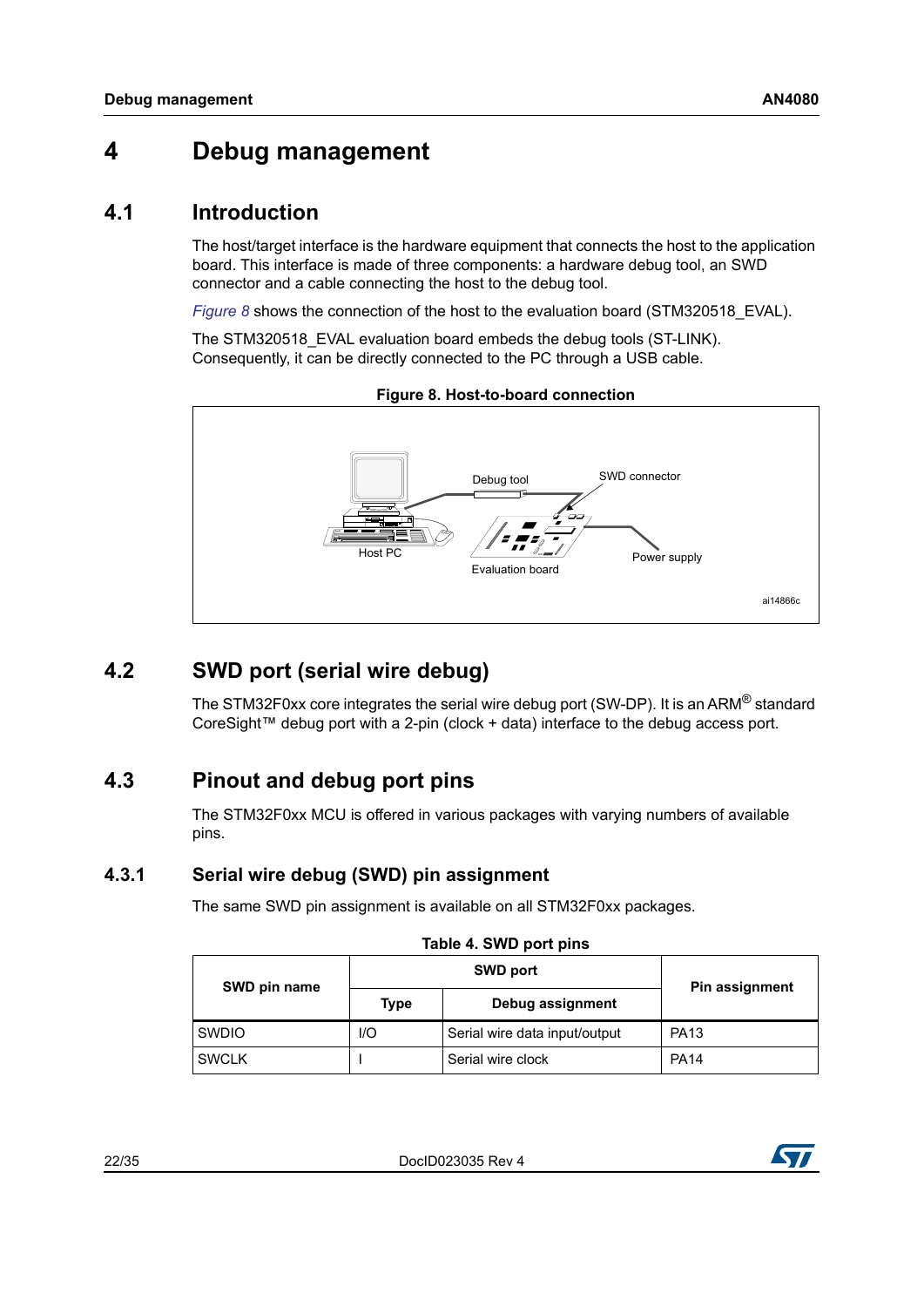### <span id="page-22-0"></span>**4.3.2 SWD pin assignment**

After reset (SYSRESETn or PORESETn), the pins used for the SWD are assigned as dedicated pins which are immediately usable by the debugger host.

However, the MCU offers the possibility to disable the SWD, therefore releasing the associated pins for general-purpose I/O (GPIO) usage. For more details on how to disable SWD port, refer to the RM0091 section on I/O pin alternate function multiplexer and mapping.

#### <span id="page-22-1"></span>**4.3.3 Internal pull-up and pull-down on SWD pins**

Once the SWD I/O is released by the user software, the GPIO controller takes control of these pins. The reset states of the GPIO control registers put the I/Os in the equivalent states:

- SWDIO: alternate function pull-up
- SWCLK: alternate function pull-down

Having embedded pull-up and pull-down resistors removes the need to add external resistors.

#### <span id="page-22-2"></span>**4.3.4 SWD port connection with standard SWD connector**

*[Figure](#page-22-3) 9* shows the connection between the STM32F0xx and a standard SWD connector.

<span id="page-22-3"></span>

#### **Figure 9. SWD port connection**

**Caution:** In STM32F07x/04x devices, the SWCLK and SWDIO pins are supplied by the VDDIO2 domain. Therefore, you must provide VDDIO2 supply instead of VDD to the SWD connector in order to ensure correct behavior of the debugger tool.

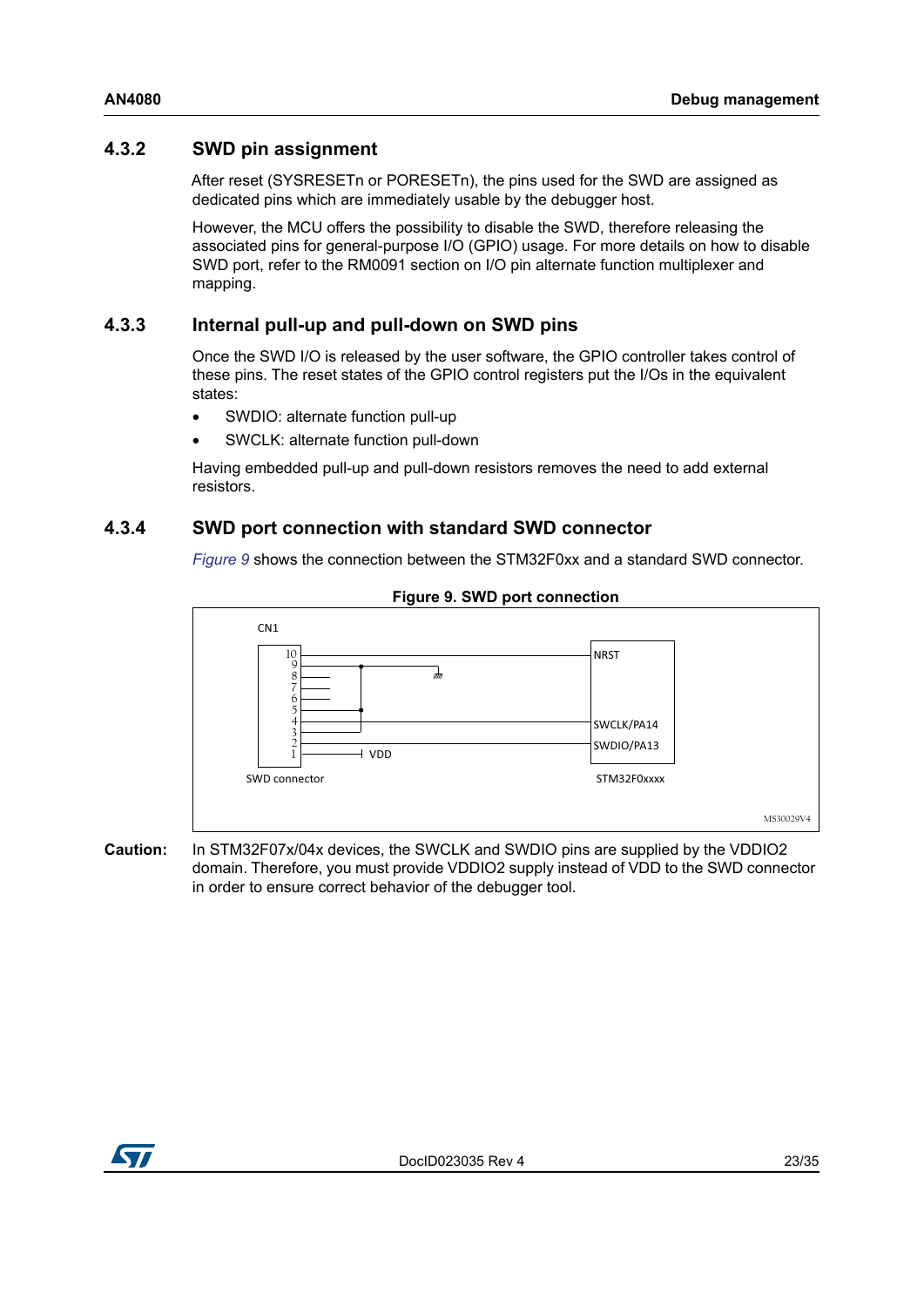## <span id="page-23-0"></span>**5 Recommendations**

## <span id="page-23-1"></span>**5.1 Printed circuit board**

For technical reasons, it is best to use a multilayer printed circuit board (PCB) with a separate layer dedicated to ground  $(V_{SS})$  and another dedicated to the  $V_{DD}$  supply. This provides good decoupling and a good shielding effect. For many applications, economical reasons prohibit the use of this type of board. In this case, the major requirement is to ensure a good structure for ground and for the power supply.

## <span id="page-23-2"></span>**5.2 Component position**

A preliminary layout of the PCB must make separate circuits:

- High-current circuits
- Low-voltage circuits
- Digital component circuits
- Circuits separated according to their EMI contribution. This will reduce cross-coupling on the PCB that introduces noise.

## <span id="page-23-3"></span>5.3 Ground and power supply (V<sub>DD</sub>, V<sub>DDA</sub>, V<sub>DDIO2</sub>)

Every block (noisy, low-level sensitive, digital, etc.) should be grounded individually and all ground returns should be to a single point. Loops must be avoided or have a minimum area. In order to improve analog performance, you must use separate supply sources for  $V_{DD}/$  $V_{DDIO2}$  and  $V_{DDA}$ , and place the decoupling capacitors as close as possible to the device. The power supplies should be implemented close to the ground line to minimize the area of the supplies loop. This is due to the fact that the supply loop acts as an antenna, and is therefore the main transmitter and receiver of EMI. All component-free PCB areas must be filled with additional grounding to create a kind of shielding (especially when using singlelayer PCBs).

## <span id="page-23-4"></span>**5.4 Decoupling**

All power supply and ground pins must be properly connected to the power supplies. These connections, including pads, tracks and vias should have as low an impedance as possible. This is typically achieved with thick track widths and, preferably, the use of dedicated power supply planes in multilayer PCBs.

In addition, each power supply pair should be decoupled with 100 nF filtering ceramic capacitor and a chemical capacitor of about 4.7 μF connected between the supply pins of the STM32F0xx device. These capacitors need to be placed as close as possible to, or below, the appropriate pins on the underside of the PCB. Typical values are 10 nF to 100 nF, but exact values depend on the application needs. *[Figure](#page-24-2) 10* shows the typical layout of such a  $V_{DD}/V_{SS}$  pair.

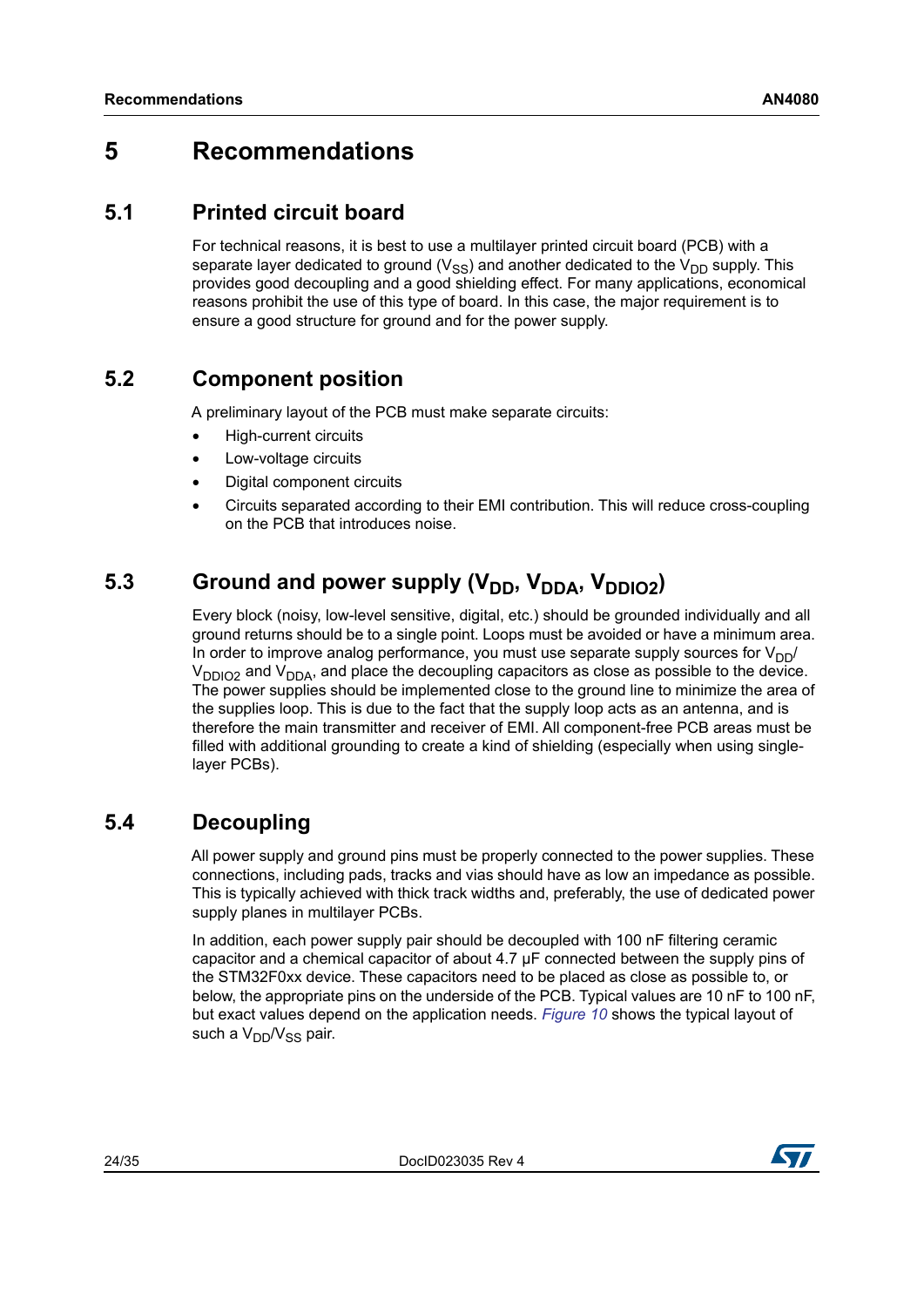<span id="page-24-2"></span>

#### Figure 10. Typical layout for V<sub>DD</sub>/V<sub>SS</sub> pair

### <span id="page-24-0"></span>**5.5 Other signals**

When designing an application, the EMC performance can be improved by closely studying:

- Signals for which a temporary disturbance affects the running process permanently (such as interrupts and handshaking strobe signals, but not LED commands). For these signals, a surrounding ground trace, shorter lengths and the absence of noisy and sensitive traces nearby (crosstalk effect) improve EMC performance.
- Digital signals: the best possible electrical margin must be reached for the two logical states and slow Schmitt triggers are recommended to eliminate parasitic states.
- Noisy signals (clock, etc.)
- Sensitive signals (high impedance, etc.)

### <span id="page-24-1"></span>**5.6 Unused I/Os and features**

All microcontrollers are designed for a variety of applications and often a particular application does not use 100% of the MCU resources.

To increase EMC performance and avoid extra power consumption, unused clocks, counters or I/Os, should not be left free. I/Os should be connected to a fixed logic level of 0 or 1 by an external or internal pull-up or pull-down on the unused I/O pin. The other option is to configure GPIO as output mode using software. Unused features should be frozen or disabled, which is their default value.

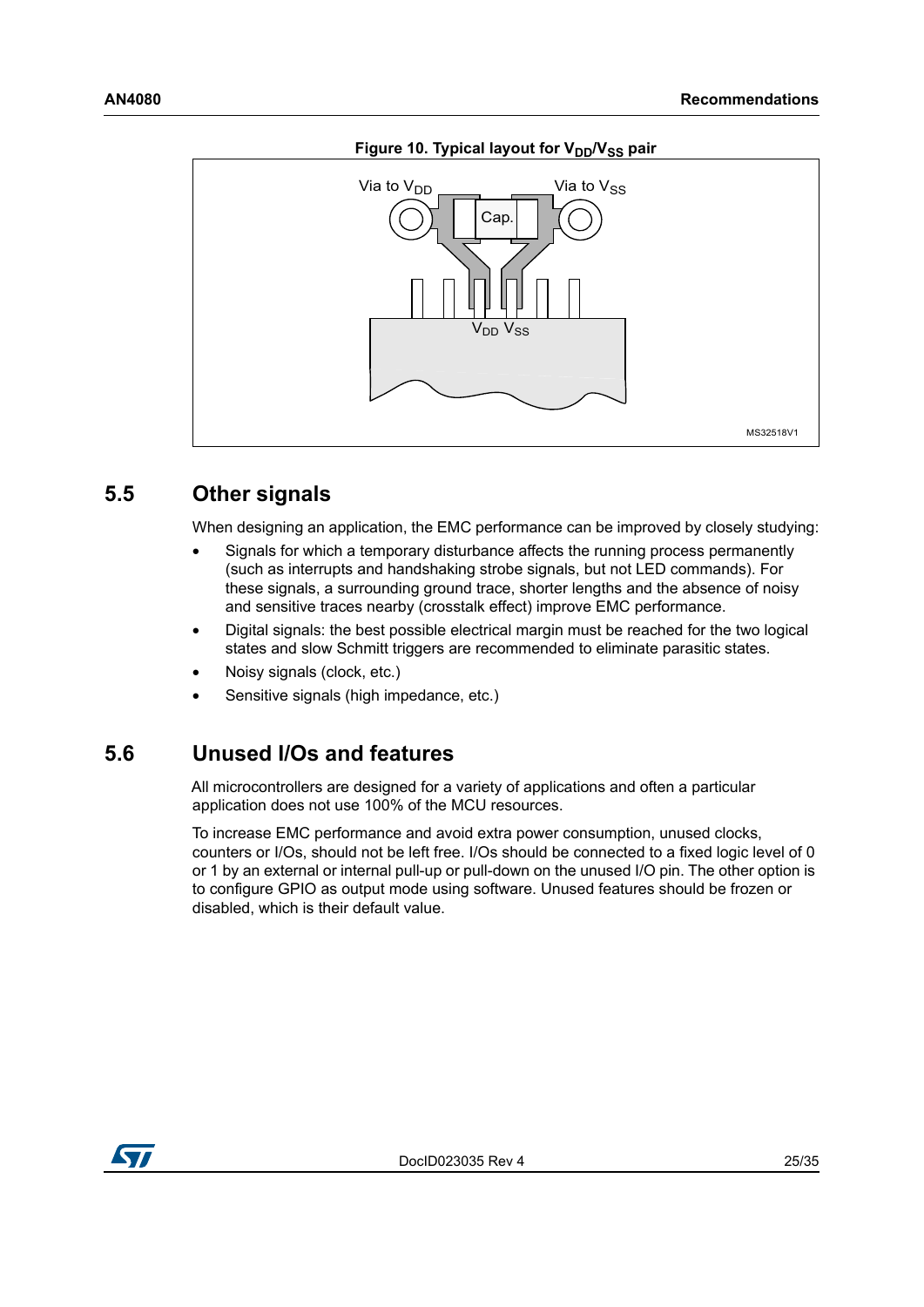## <span id="page-25-0"></span>**6 Reference design**

### <span id="page-25-1"></span>**6.1 Description**

The reference design shown in *[Figure](#page-28-0) 11*, introduces the STM32F051, a highly integrated microcontroller running at 48 MHz, that combines the Cortex®-M0 32-bit RISC CPU core with 64 Kbytes of embedded Flash memory and 8 Kbytes of SRAM.

For the STM32F058 reference design, refer to *[Figure](#page-29-0) 12*. These reference design can be tailored to any other STM32F058 device with a different package, using the pin correspondence given in the corresponding datasheet.

For the STM32F072 reference design, refer to *[Figure](#page-30-0) 13*. These reference design can be tailored to any other STM32F072 device with a different package, using the pin correspondence given in the corresponding datasheet.

### <span id="page-25-2"></span>**6.1.1 Clock**

Two clock sources are used for the microcontroller:

- HSE: X1– 8 MHz crystal for the STM32F0xx microcontroller
- LSE: X2-32.768 kHz crystal for the embedded RTC

Refer to *Section [2: Clocks on page](#page-14-0) 15*.

#### <span id="page-25-3"></span>**6.1.2 Reset**

The reset signal in *[Figure](#page-28-0) 11* or *[Figure](#page-29-0) 12* is active low. The reset sources include:

- Reset button (B1)
- Debugging tools via the connector CN1

Refer to *Section [1.2.3: System reset on page](#page-11-0) 12*.

### <span id="page-25-4"></span>**6.1.3 STM32F0x8 power-on reset**

On the STM32F0x8 line, the power-on reset signal is active low and must be provided externally by the application on NPOR pin. It is maintained to  $V_{DDA}$  through an integrated pull-up resistor.

Refer to *Section [1.2.2: External power-on reset and power-down reset \(NPOR\) of the](#page-10-2)  [STM32F0x8 devices on page](#page-10-2) 11*.

#### <span id="page-25-5"></span>**6.1.4 Boot mode**

The boot option is configured by setting BOOT0 through switch SW1 and option bit nBOOT1. Refer to *Section [3: Boot configuration on page](#page-19-0) 20*.

#### <span id="page-25-6"></span>**6.1.5 SWD interface**

The reference design shows the connection between the STM32F0xx and a standard SWD connector. Refer to *Section [4: Debug management on page](#page-21-0) 22*.

*Note: It is recommended to connect the reset pin in order to be able to reset the application from the tool.*

26/[35](#page-34-0) DocID023035 Rev 4

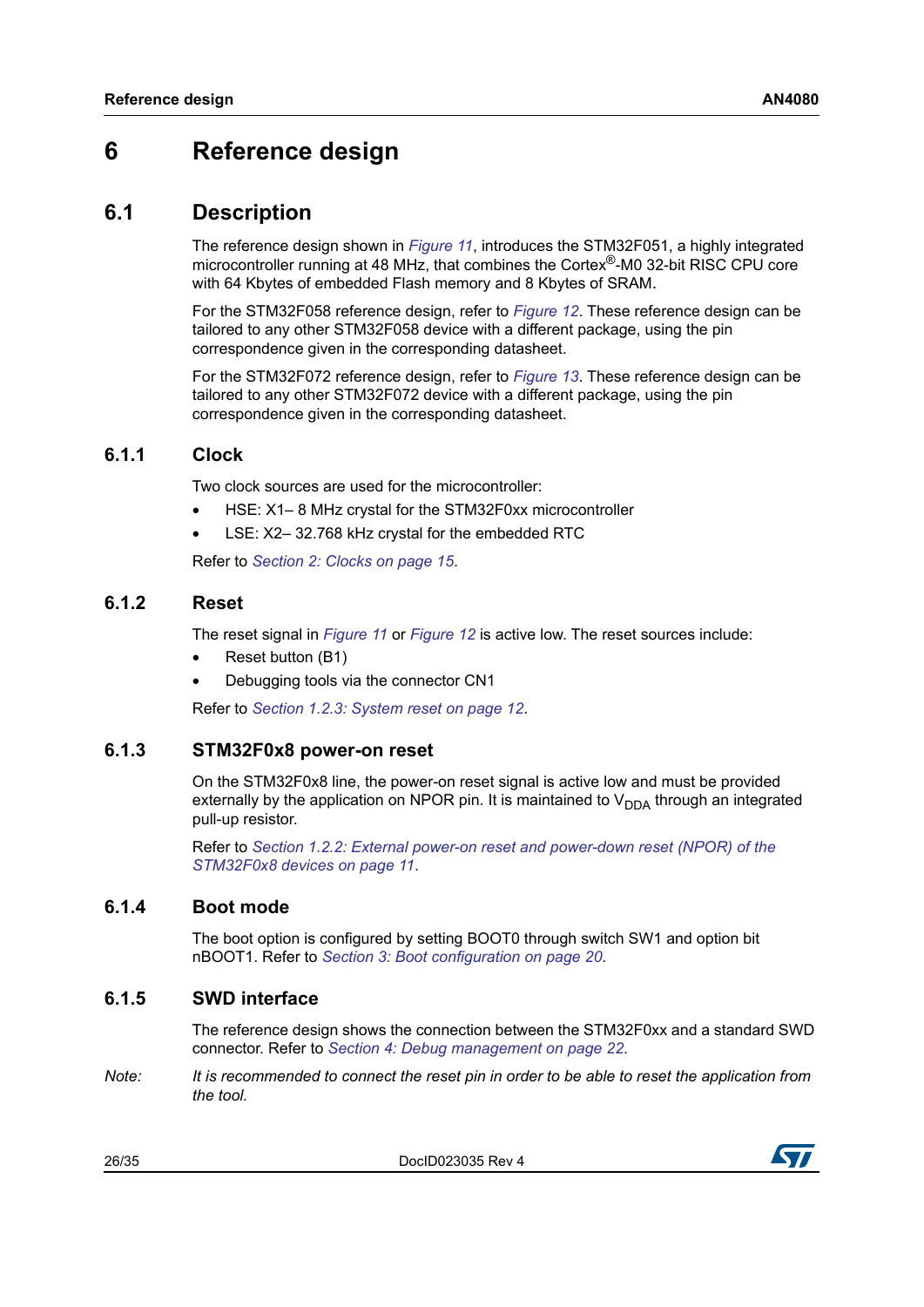### <span id="page-26-0"></span>**6.1.6 Power supply**

Refer to *Section [1.1: Power supply schemes](#page-5-1)*.

## <span id="page-26-1"></span>**6.1.7 Pinouts and pin description**

Please refer to the STM32F0xx datasheets available on www.st.com for the pinout information and pin description of each device.

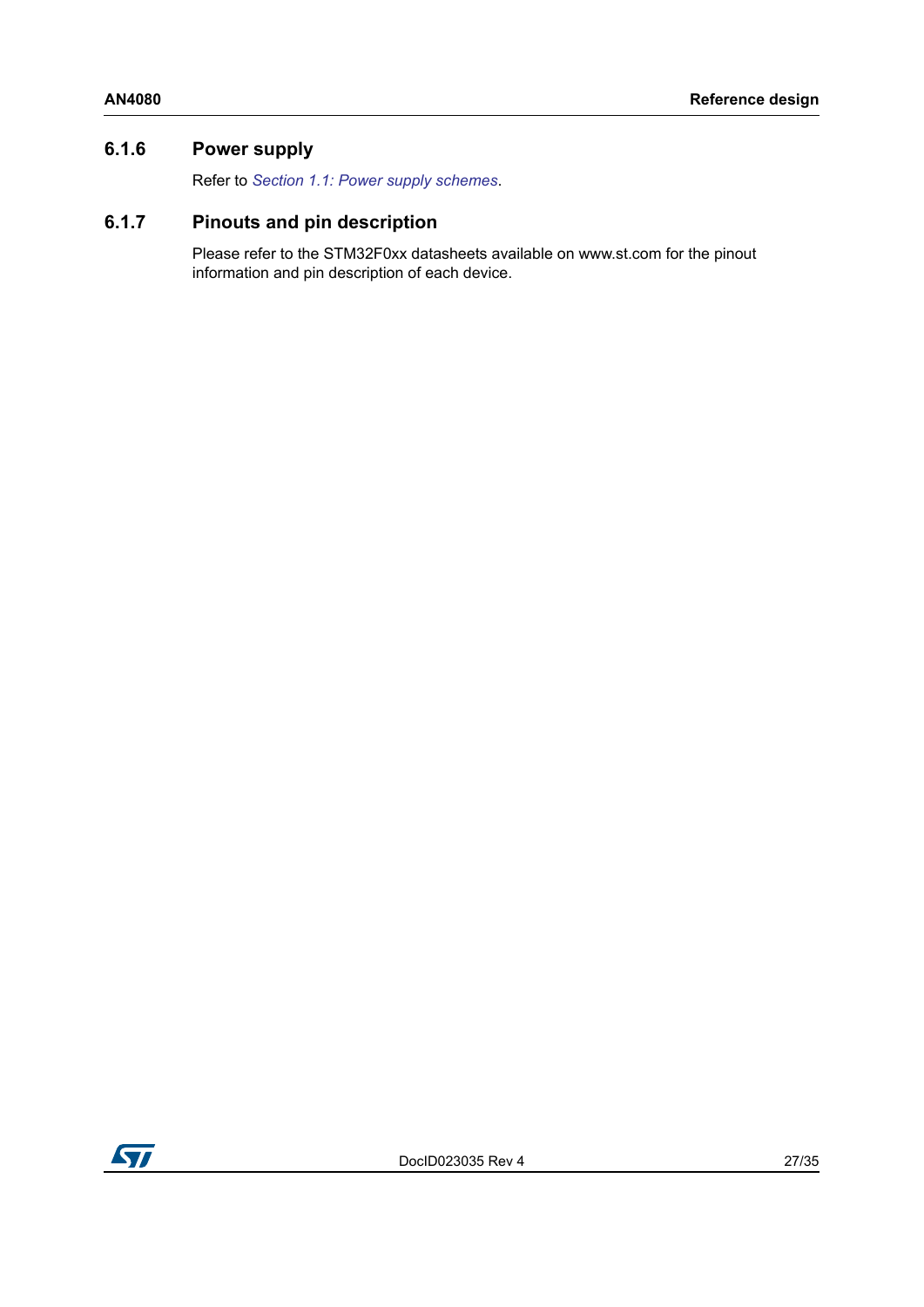## <span id="page-27-0"></span>**6.2 Component references**

<span id="page-27-1"></span>

| <b>Component</b> | <b>Reference</b> | Value                                         | Quantity | <b>Comments</b>                            |
|------------------|------------------|-----------------------------------------------|----------|--------------------------------------------|
| Microcontroller  | U1, U2 or<br>U3  | STM32F051R8.<br>STM32F058R8 or<br>STM32F072R8 |          | 64-pin package                             |
| Capacitor        | C1/C2            | $100$ nF                                      | 2        | Ceramic capacitors (decoupling capacitors) |
| Capacitor        | C3               | 10nF                                          |          | Ceramic capacitor (decoupling capacitor)   |
| Capacitor        | C <sub>5</sub>   | $1 \mu F$                                     |          | Used for VDDA                              |
| Capacitor        | C <sub>6</sub>   | $4.7 \mu F$                                   |          | Used for VDD                               |

**Table 5. Mandatory components**

*Note: Depending on the microcontroller used, refer to the corresponding reference schematics.*

<span id="page-27-2"></span>

| <b>Component</b> | <b>Reference</b> | Value                    | Quantity       | <b>Comments</b>                                                                                                      |
|------------------|------------------|--------------------------|----------------|----------------------------------------------------------------------------------------------------------------------|
| Resistor         | R <sub>1</sub>   | $390 \Omega$             | 1              | Used for HSE: the value depends on the crystal<br>characteristics.<br>This value is given only as a typical example. |
| Resistor         | R <sub>2</sub>   | 10 $K\Omega$             | 1              | Used for BOOT0 pin                                                                                                   |
| Capacitor        | C4               | $100$ nF                 | 1              | Ceramic capacitor for RESET button                                                                                   |
| Capacitor        | C <sub>13</sub>  | $4.7 \mu F$              | 1              | Used for VDDIO2                                                                                                      |
| Capacitor        | C12              | 100 µF                   | 1              | Ceramic capacitor (decoupling capacitor)                                                                             |
| Capacitor        | C7/C8            | 10 pF                    | $\overline{2}$ | Used for LSE: the value depends on the crystal<br>characteristics.                                                   |
| Capacitor        | C9/C10           | 20 pF                    | $\overline{2}$ | Used for HSE: the value depends on the crystal<br>characteristics.                                                   |
| Quartz           | X <sub>1</sub>   | 8 MHz                    | 1              | Used for HSE                                                                                                         |
| Quartz           | X <sub>2</sub>   | 32 kHz                   | 1              | Used for LSE                                                                                                         |
| Battery          | BT <sub>1</sub>  | 3V                       | 1              | If no external battery is used in the application, it is<br>recommended to connect $V_{BAT}$ externally to $V_{DD}$  |
| Switch           | SW <sub>1</sub>  | $\overline{\phantom{a}}$ | 1              | Used to select the correct boot mode.                                                                                |
| Push-button      | <b>B1</b>        |                          | 1              | Used as reset button                                                                                                 |
| SWD connector    | CN <sub>1</sub>  | FTSH-105-01-L-DV         | 1              | Used for program/debug of the MCU                                                                                    |

#### **Table 6. Optional components**

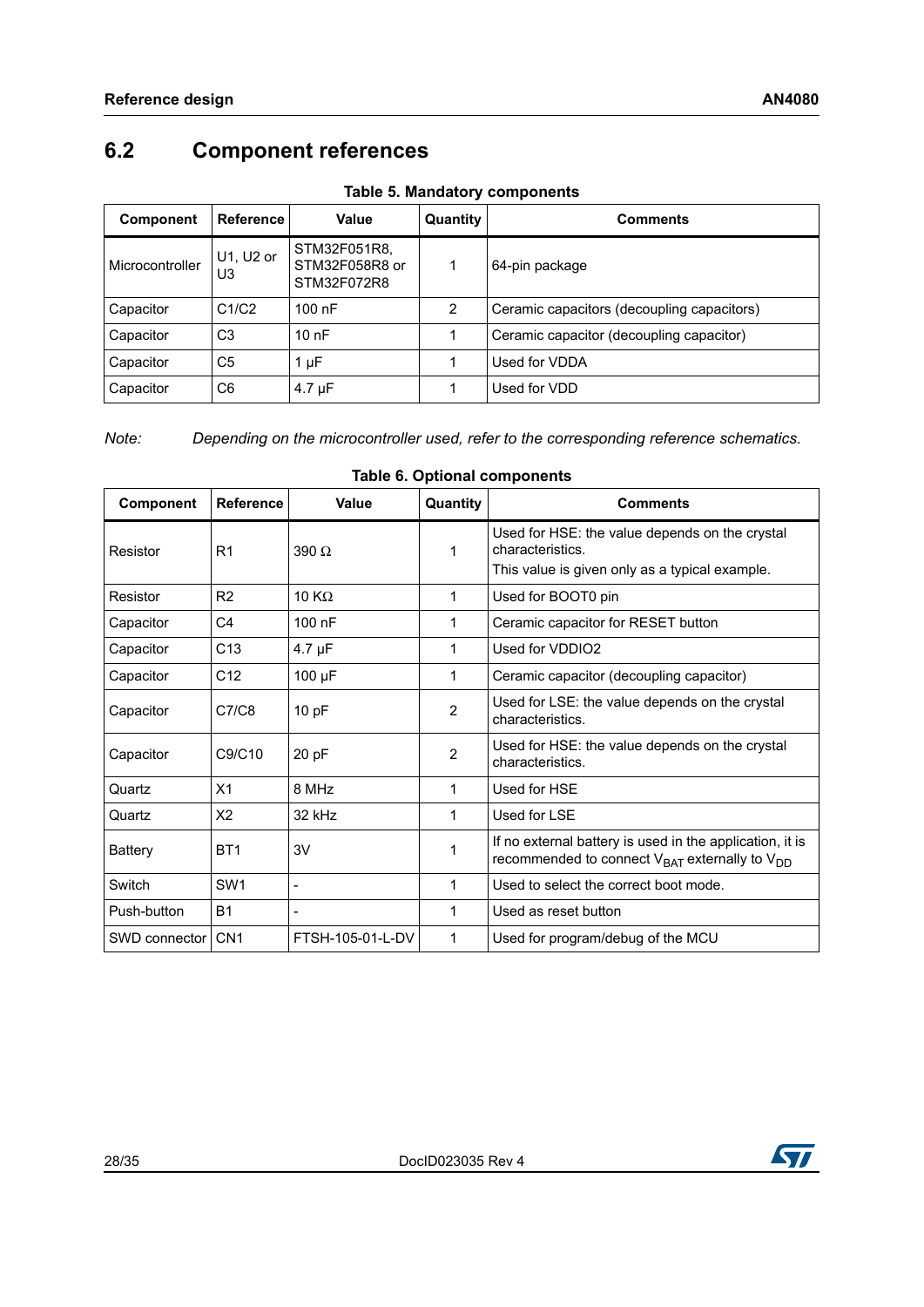<span id="page-28-0"></span>

**Figure 11. STM32F051R8 microcontroller reference schematic**

*Note:* If no external battery is used in the application, it is recommended to connect V<sub>BAT</sub> externally to V<sub>DD</sub>.

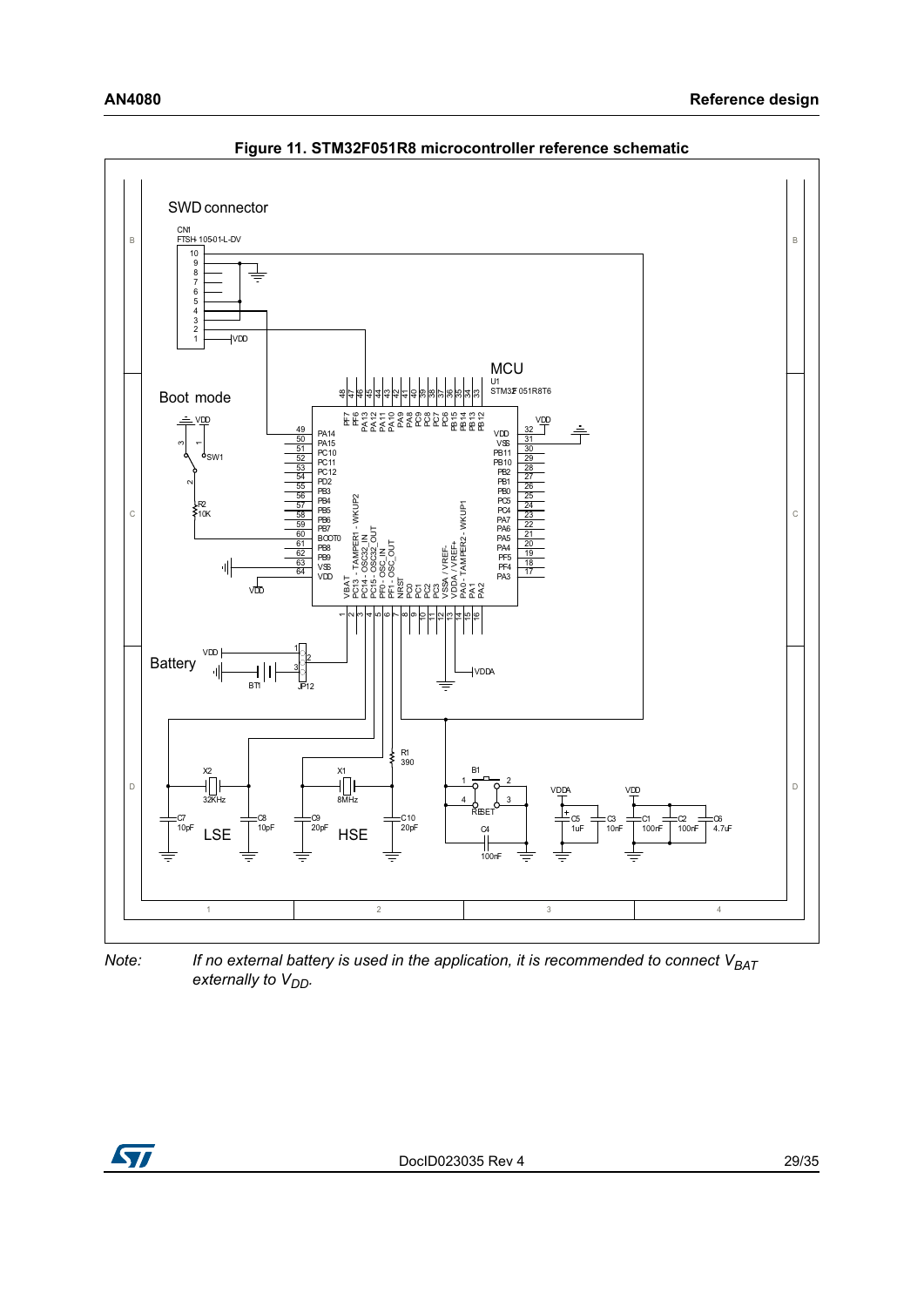<span id="page-29-0"></span>

**Figure 12. STM32F058R8 microcontroller reference schematic**

*Note:* If no external battery is used in the application, it is recommended to connect V<sub>BAT</sub> externally to V<sub>DD</sub>.

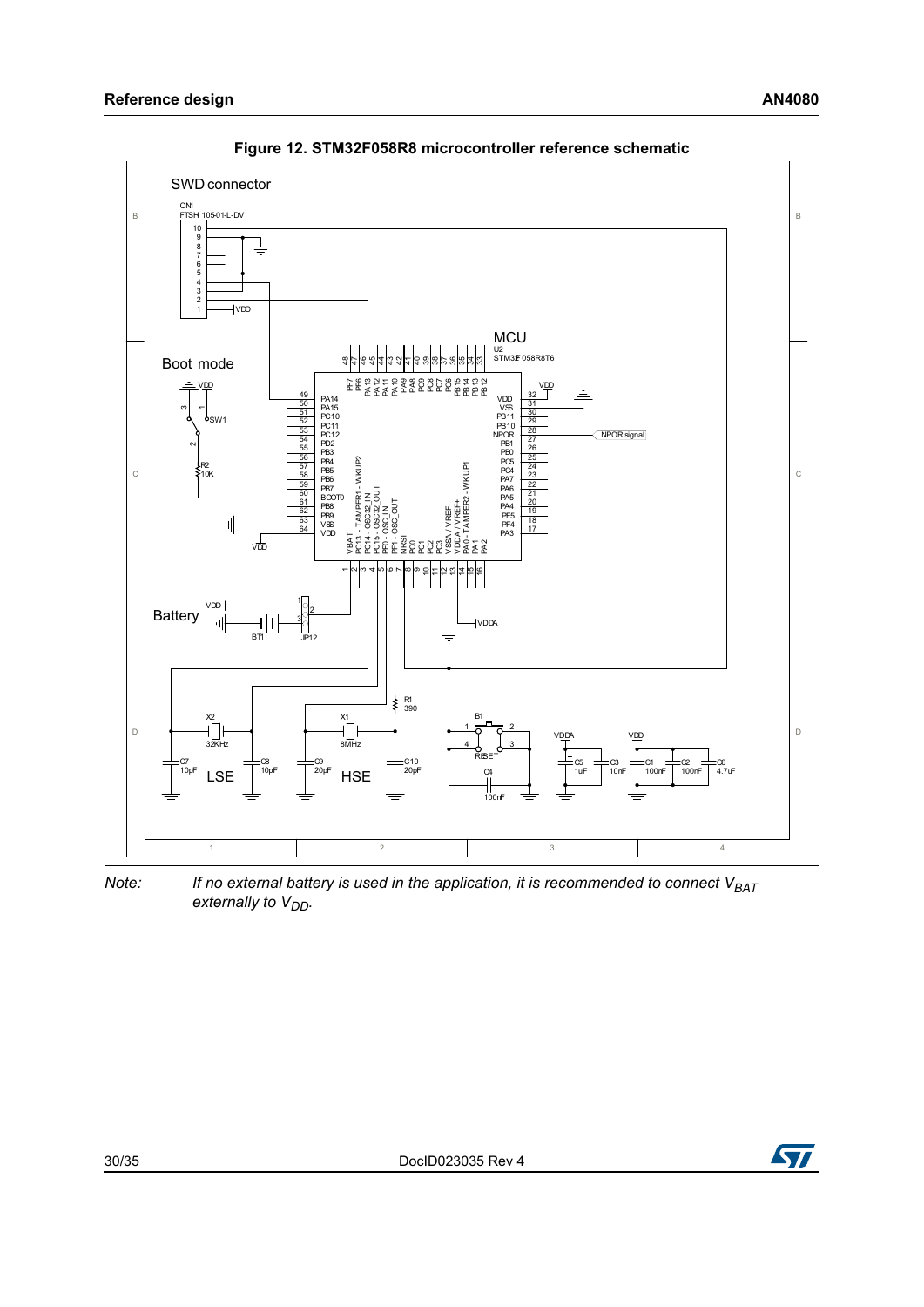<span id="page-30-0"></span>

**Figure 13. STM32F072 microcontroller reference schematics**

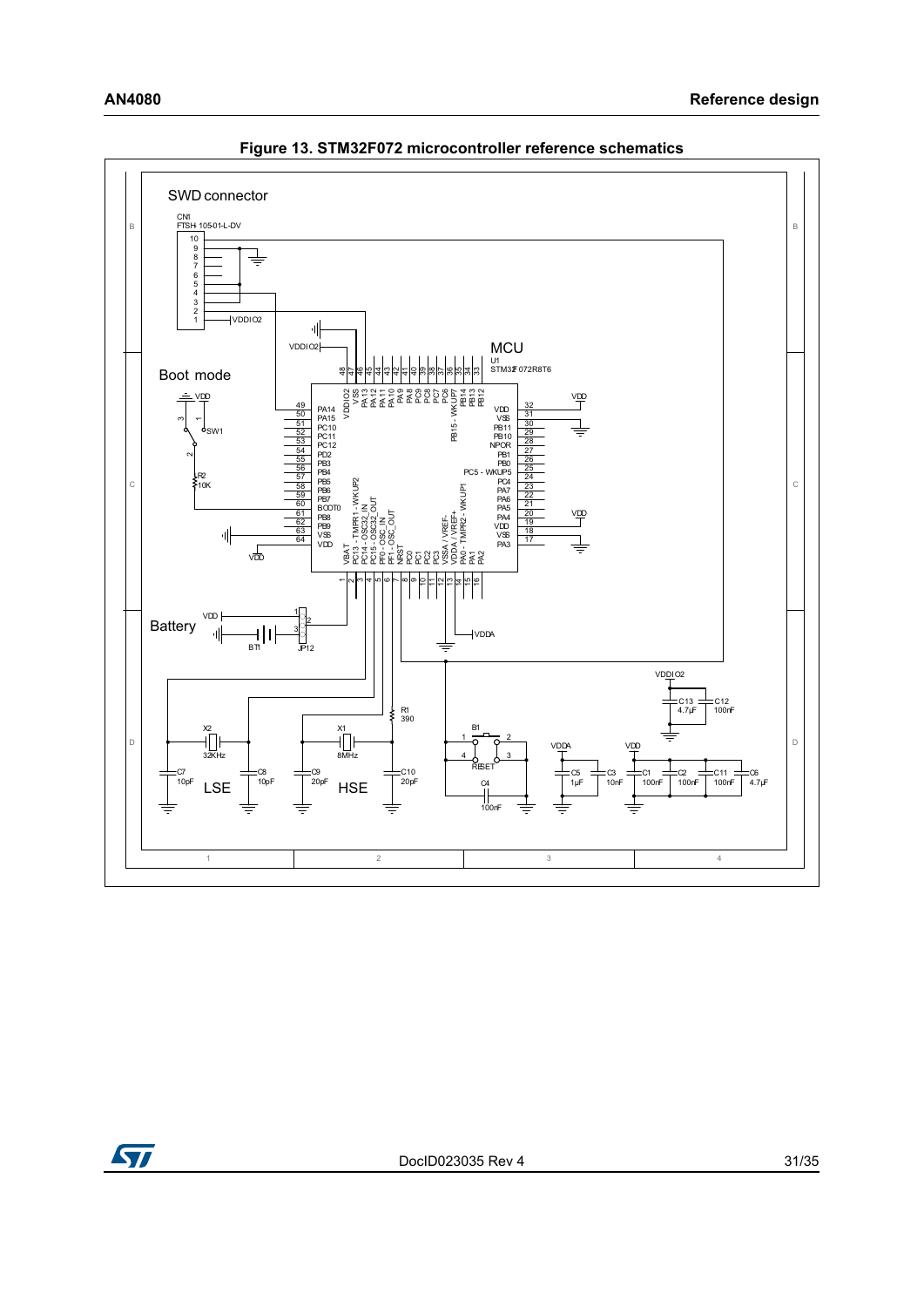## <span id="page-31-0"></span>**7 Hardware migration from STM32F1 to STM32F0 series**

The entry-level STM32F0xx and general-purpose STM32F1xxx families are pin-to-pin compatible. All peripherals shares the same pins in the two families, but there are some minor differences between packages.

The transition from the STM32F1 series to the STM32F0 series is simple as only a few pins are impacted. The impacted pins are shown in bold in the following tables.

<span id="page-31-1"></span>

|        |        | STM32 F1 series    |                               | STM32F03x/5x devices          |
|--------|--------|--------------------|-------------------------------|-------------------------------|
| LQFP64 | LQFP48 | <b>Pinout</b>      | <b>Pinout</b><br>STM32F031/51 | <b>Pinout</b><br>STM32F038/58 |
| 5      | 5      | PD0 - OSC IN       | PF0 - OSC IN                  | PF0 - OSC IN                  |
| 6      | 6      | PD1 - OSC OUT      | PF1 - OSC OUT                 | PF1 - OSC OUT                 |
| 18     |        | $VSS_4$            | PF4                           | PF4                           |
| 19     |        | VDD 4              | PF <sub>5</sub>               | PF <sub>5</sub>               |
| 28     | 20     | <b>BOOT1 - PB2</b> | PB <sub>2</sub>               | <b>NPOR</b>                   |
| 47     | 35     | VSS <sub>2</sub>   | PF <sub>6</sub>               | PF <sub>6</sub>               |
| 48     | 36     | VDD <sub>2</sub>   | PF <sub>7</sub>               | PF <sub>7</sub>               |

**Table 7. STM32F1 series and STM32F03x/5x device pinout differences**

#### **Table 8. STM32F1 series and STM32F04x device pinout differences**

<span id="page-31-2"></span>

|        | STM32F1 series     |                                   | STM32F04x devices                 |
|--------|--------------------|-----------------------------------|-----------------------------------|
| LQFP48 | <b>Pinout</b>      | <b>Pinout</b><br><b>STM32F042</b> | <b>Pinout</b><br><b>STM32F048</b> |
| 5      | PD0 - OSC IN       | PF0 - OSC IN                      | PF0 - OSC IN                      |
| 6      | PD1 - OSC OUT      | PF1 - OSC OUT                     | PF1 - OSC OUT                     |
| 20     | <b>BOOT1 - PB2</b> | PB <sub>2</sub>                   | <b>NPOR</b>                       |
| 35     | <b>VSS 2</b>       | PF <sub>6</sub>                   | PF <sub>6</sub>                   |
| 36     | VDD <sub>2</sub>   | <b>VDDIO2</b>                     | <b>VDDIO2</b>                     |
| 44     | BOOT <sub>0</sub>  | BOOT0 - PF11                      | <b>BOOT0 - PF11</b>               |

| Table 9. STM32F1 series and STM32F07x device pinout differences |
|-----------------------------------------------------------------|
|-----------------------------------------------------------------|

<span id="page-31-3"></span>

|                | <b>STM32 F1 series</b> |                               | STM32F07x devices                 |
|----------------|------------------------|-------------------------------|-----------------------------------|
| <b>LQFP100</b> | <b>Pinout</b>          | <b>Pinout</b><br>STM32F071/72 | <b>Pinout</b><br><b>STM32F078</b> |
| 10             | VSS <sub>5</sub>       | PF <sub>9</sub>               | PF <sub>9</sub>                   |
| 11             | VDD 5                  | <b>PF10</b>                   | <b>PF10</b>                       |
| 12             | OSC IN                 | <b>PF0 - OSC IN</b>           | <b>PF0 - OSC IN</b>               |

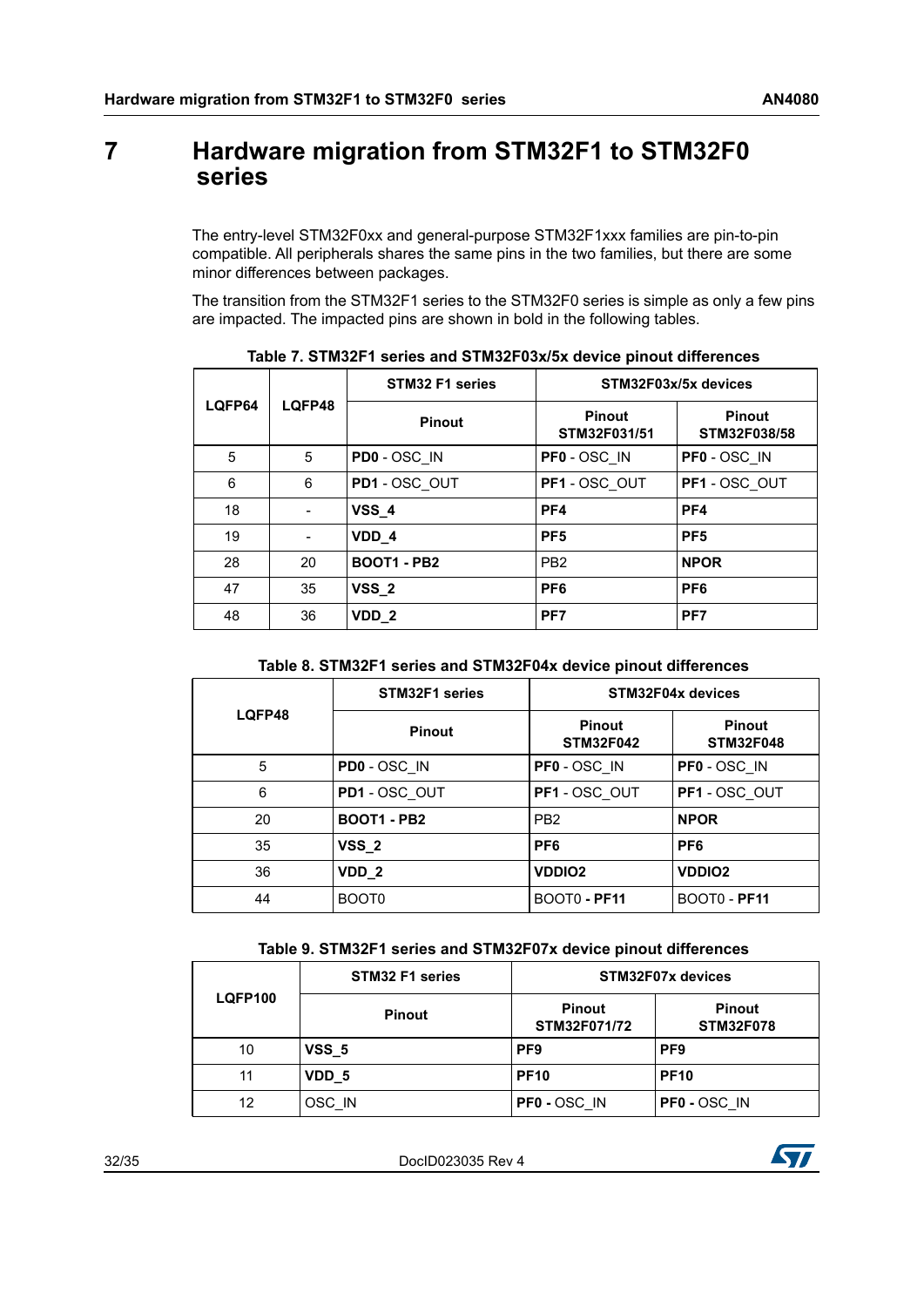|                | STM32 F1 series    |                               | STM32F07x devices                 |
|----------------|--------------------|-------------------------------|-----------------------------------|
| <b>LQFP100</b> | <b>Pinout</b>      | <b>Pinout</b><br>STM32F071/72 | <b>Pinout</b><br><b>STM32F078</b> |
| 13             | OSC OUT            | PF1 - OSC OUT                 | PF1-OSC OUT                       |
| 19             | <b>VSSA</b>        | PF <sub>2</sub>               | PF <sub>2</sub>                   |
| 20             | <b>VREF-</b>       | <b>VSSA</b>                   | <b>VSSA</b>                       |
| 21             | VREF +             | <b>VDDA</b>                   | <b>VDDA</b>                       |
| 22             | <b>VDDA</b>        | PF <sub>3</sub>               | PF <sub>3</sub>                   |
| 37             | <b>BOOT1 - PB2</b> | PB <sub>2</sub>               | <b>NPOR</b>                       |
| 73             | <b>NC</b>          | PF <sub>6</sub>               | PF <sub>6</sub>                   |
| 75             | VDD <sub>2</sub>   | <b>VDDIO2</b>                 | <b>VDDIO2</b>                     |

#### **Table 9. STM32F1 series and STM32F07x device pinout differences (continued)**

#### **Table 10. STM32F1 series and STM32F09x device pinout differences**

<span id="page-32-0"></span>

|                | STM32 F1 series    |                                   | STM32F09x devices                 |
|----------------|--------------------|-----------------------------------|-----------------------------------|
| <b>LQFP100</b> | <b>Pinout</b>      | <b>Pinout</b><br><b>STM32F091</b> | <b>Pinout</b><br><b>STM32F098</b> |
| 10             | <b>VSS_5</b>       | PF <sub>9</sub>                   | PF <sub>9</sub>                   |
| 11             | VDD_5              | <b>PF10</b>                       | <b>PF10</b>                       |
| 12             | OSC IN             | <b>PF0 - OSC IN</b>               | PF0 - OSC_IN                      |
| 13             | OSC OUT            | PF1-OSC OUT                       | PF1-OSC OUT                       |
| 19             | <b>VSSA</b>        | PF <sub>2</sub>                   | PF <sub>2</sub>                   |
| 20             | <b>VREF-</b>       | <b>VSSA</b>                       | <b>VSSA</b>                       |
| 21             | VREF +             | <b>VDDA</b>                       | <b>VDDA</b>                       |
| 22             | <b>VDDA</b>        | PF <sub>3</sub>                   | PF <sub>3</sub>                   |
| 37             | <b>BOOT1 - PB2</b> | PB <sub>2</sub>                   | <b>NPOR</b>                       |
| 73             | <b>NC</b>          | PF <sub>6</sub>                   | PF <sub>6</sub>                   |
| 75             | VDD <sub>_2</sub>  | <b>VDDIO2</b>                     | <b>VDDIO2</b>                     |
| 94             | BOOT <sub>0</sub>  | BOOT0-PF11                        | BOOT0-PF11                        |

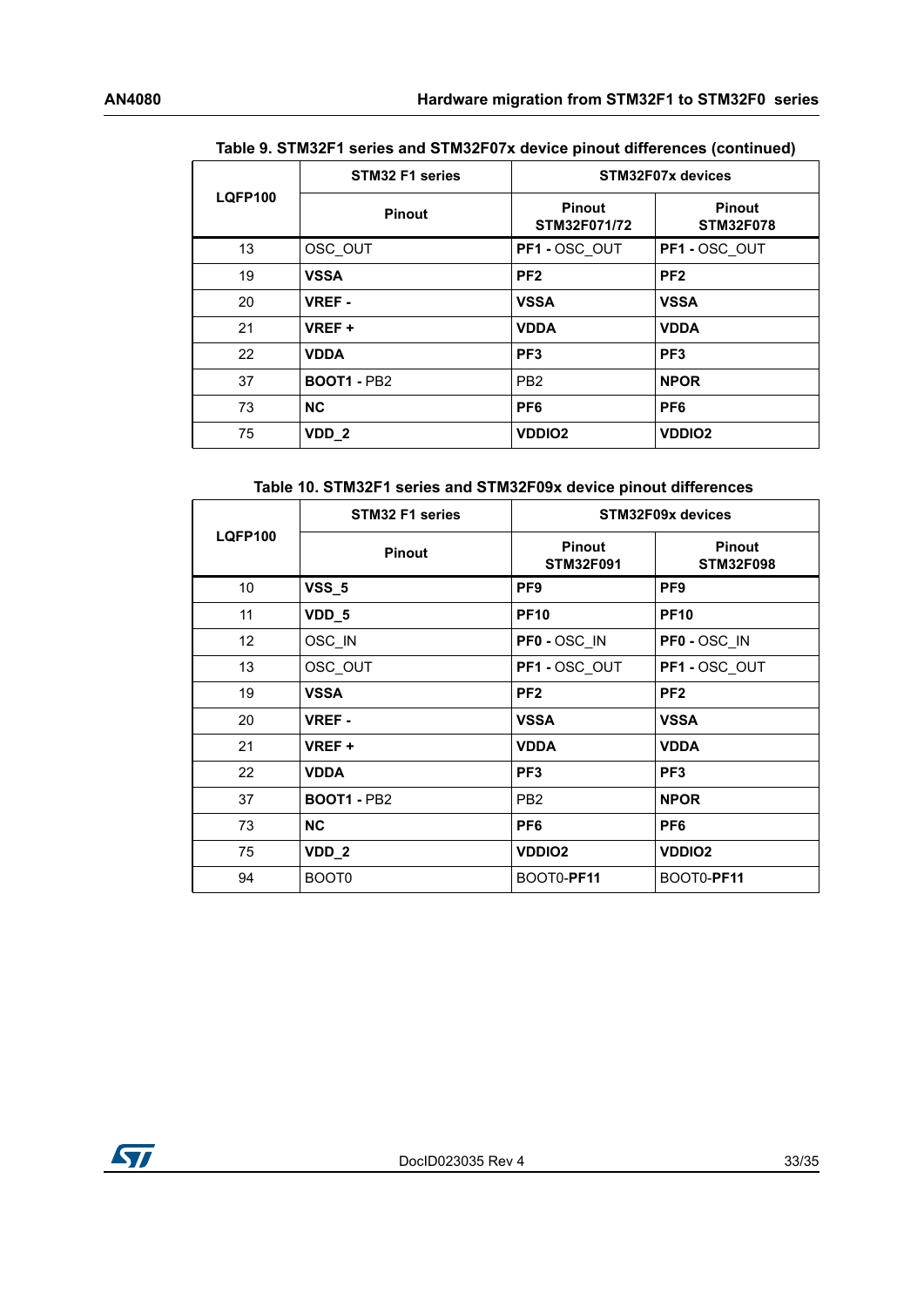# <span id="page-33-0"></span>**8 Revision history**

<span id="page-33-1"></span>

| <b>Date</b>                | <b>Revision</b> | <b>Changes</b>                                                                                                                                                                                                                                                                                                                                                                                                                                                                                                                                                                                                                                                                                                                                                                                                                                                                                                                                                                                                                                                                                                                                                                                                                                                            |
|----------------------------|-----------------|---------------------------------------------------------------------------------------------------------------------------------------------------------------------------------------------------------------------------------------------------------------------------------------------------------------------------------------------------------------------------------------------------------------------------------------------------------------------------------------------------------------------------------------------------------------------------------------------------------------------------------------------------------------------------------------------------------------------------------------------------------------------------------------------------------------------------------------------------------------------------------------------------------------------------------------------------------------------------------------------------------------------------------------------------------------------------------------------------------------------------------------------------------------------------------------------------------------------------------------------------------------------------|
| 11-Jul-2012                | 1               | Initial release.                                                                                                                                                                                                                                                                                                                                                                                                                                                                                                                                                                                                                                                                                                                                                                                                                                                                                                                                                                                                                                                                                                                                                                                                                                                          |
| 11-Feb-2013                | 2               | Added Chapter 3: Power supplies of the STM32F06x family.<br>Modified Chapter 6: Reference design.<br>Modified Table 7: STM32F1 series and STM32F03x/5x device pinout<br>differences.                                                                                                                                                                                                                                                                                                                                                                                                                                                                                                                                                                                                                                                                                                                                                                                                                                                                                                                                                                                                                                                                                      |
| 02-Oct-2014<br>07-Nov-2014 | 3<br>4          | Document reformatted.<br>Renamed part numbers.<br>Updated:<br>- Section 1: Power supplies and reset sources of the STM32F0xx<br>family: grouped together information for STM32F05x and<br>STM32F06x devices.<br>- Section 2: Clocks<br>- Section 4.3.4: SWD port connection with standard SWD connector<br>- Section 5.3: Ground and power supply (VDD, VDDA, VDDIO2)<br>- Section 3: Boot configuration<br>- Table 1: Applicable products and Table 7: STM32F1 series and<br>STM32F03x/5x device pinout differences<br>- Figure 1: Power supply scheme of STM32F0x1/x2 devices,<br>Figure 5: Simplified diagram of the reset circuit and Figure 9: SWD<br>port connection<br>- Section 7: Hardware migration from STM32F1 to STM32F0 series<br>- Figure 11: STM32F051R8 microcontroller reference schematic<br>Added:<br>- Figure 2: Power supply scheme of STM32F0x8 devices<br>- Section 2.6: HSI 48 MHz clock<br>- Table 9: STM32F1 series and STM32F07x device pinout<br>differences<br>- Table 8: STM32F1 series and STM32F04x device pinout<br>differences<br>- Figure 12: STM32F058R8 microcontroller reference schematic<br>- Figure 13: STM32F072 microcontroller reference schematics<br>- Table 10: STM32F1 series and STM32F09x device pinout<br>differences |
|                            |                 | Improved the rendering of Figure 7: HSE/LSE clock sources.                                                                                                                                                                                                                                                                                                                                                                                                                                                                                                                                                                                                                                                                                                                                                                                                                                                                                                                                                                                                                                                                                                                                                                                                                |

| Table 11. Document revision history |
|-------------------------------------|
|-------------------------------------|